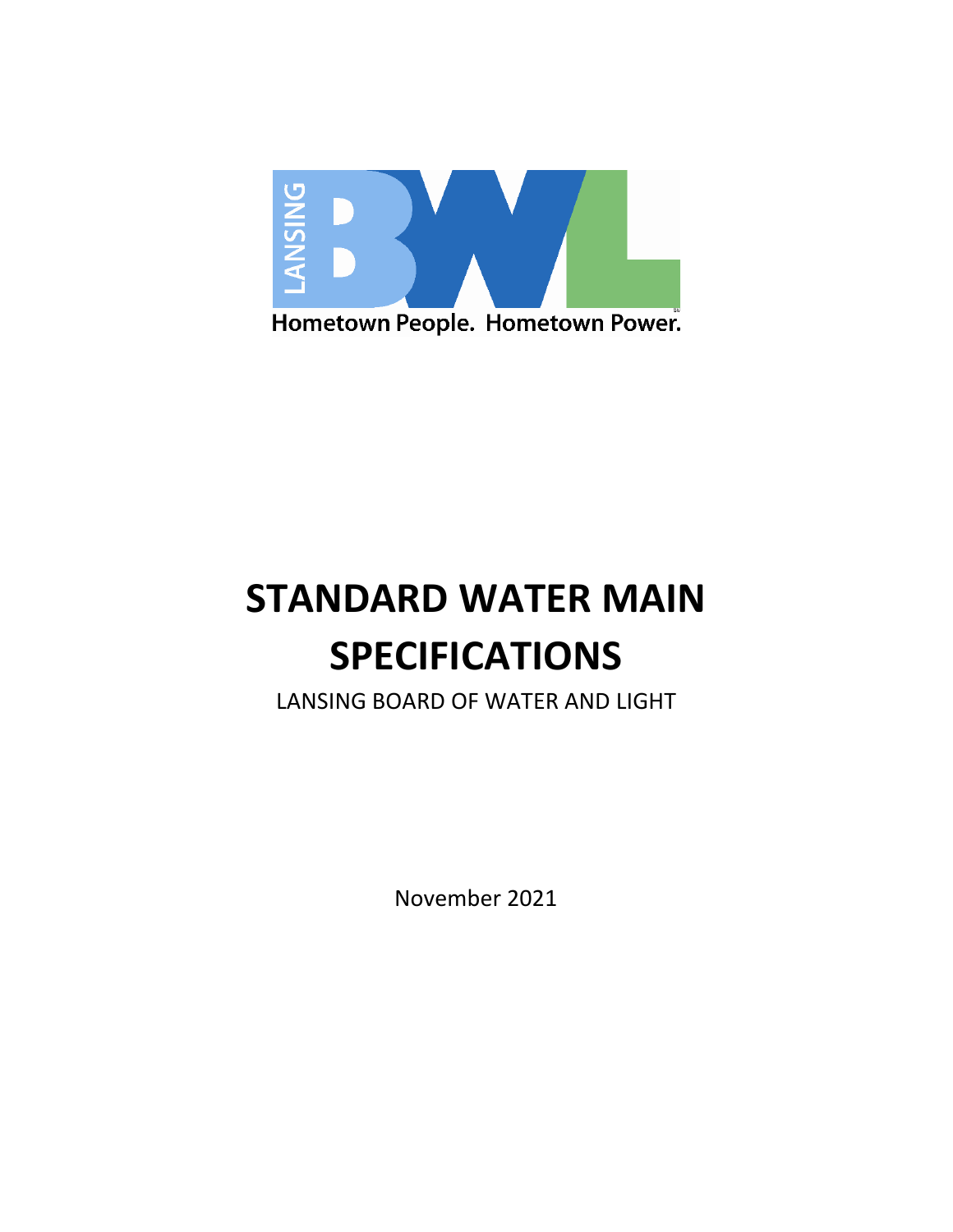# Table of Contents

| А. |  |
|----|--|
| 1. |  |
| 2. |  |
| 3. |  |
| В. |  |
| 1. |  |
| 2. |  |
| 3. |  |
| 4. |  |
| 5. |  |
| 6. |  |
| 7. |  |
| 8. |  |
| 9. |  |
|    |  |
|    |  |
|    |  |
|    |  |
|    |  |
|    |  |
|    |  |
|    |  |
|    |  |
|    |  |
|    |  |
| C. |  |
| 1. |  |
| 2. |  |
| 3. |  |
| 4. |  |
| 5. |  |
| 6. |  |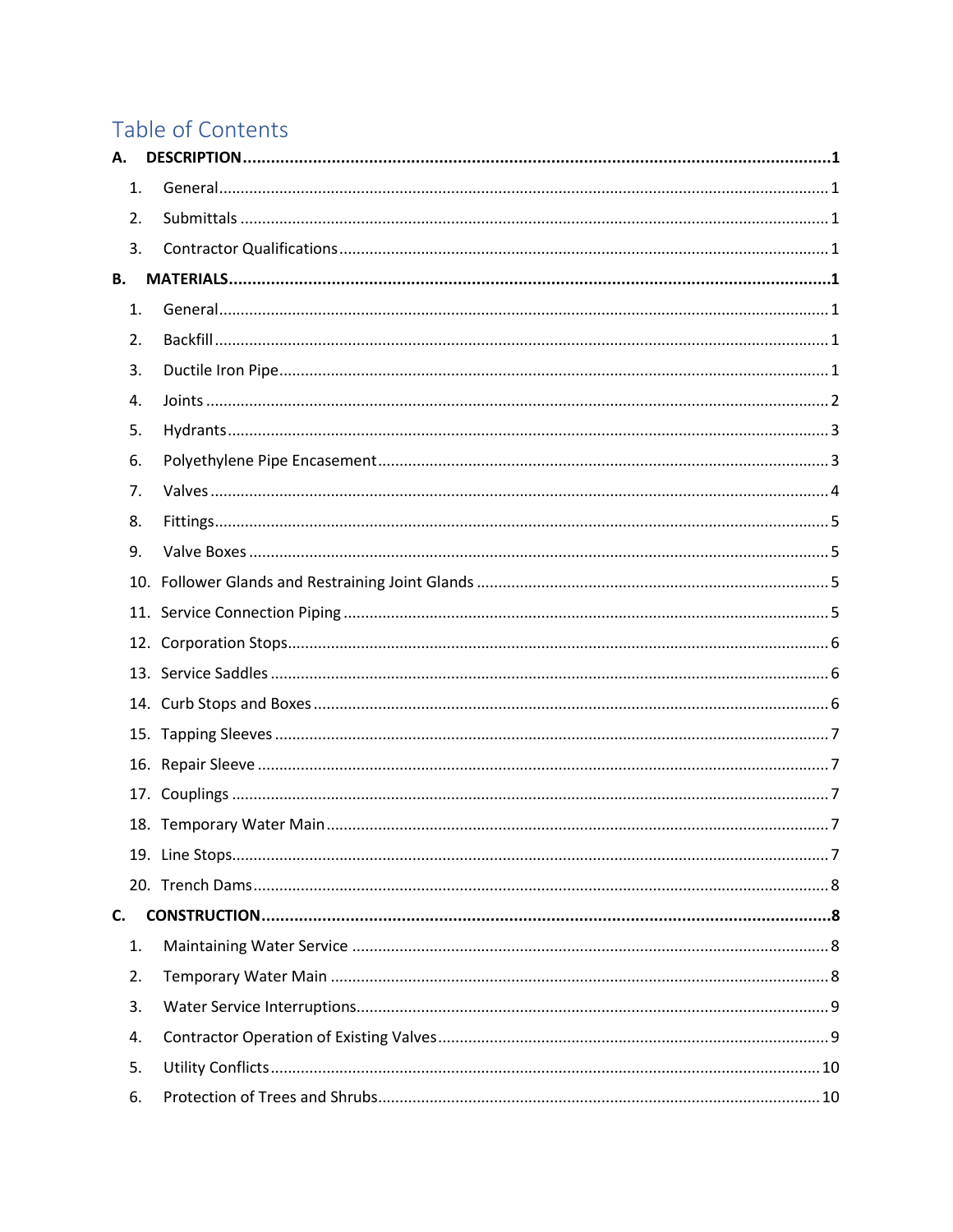| 7.  |  |
|-----|--|
| 8.  |  |
| 9.  |  |
| 10. |  |
| 11. |  |
| 12. |  |
| 13. |  |
| 14. |  |
| 15. |  |
| 16. |  |
| 17. |  |
| 18. |  |
| 19. |  |
| 20. |  |
| 21. |  |
| 22. |  |
| 23. |  |
| D.  |  |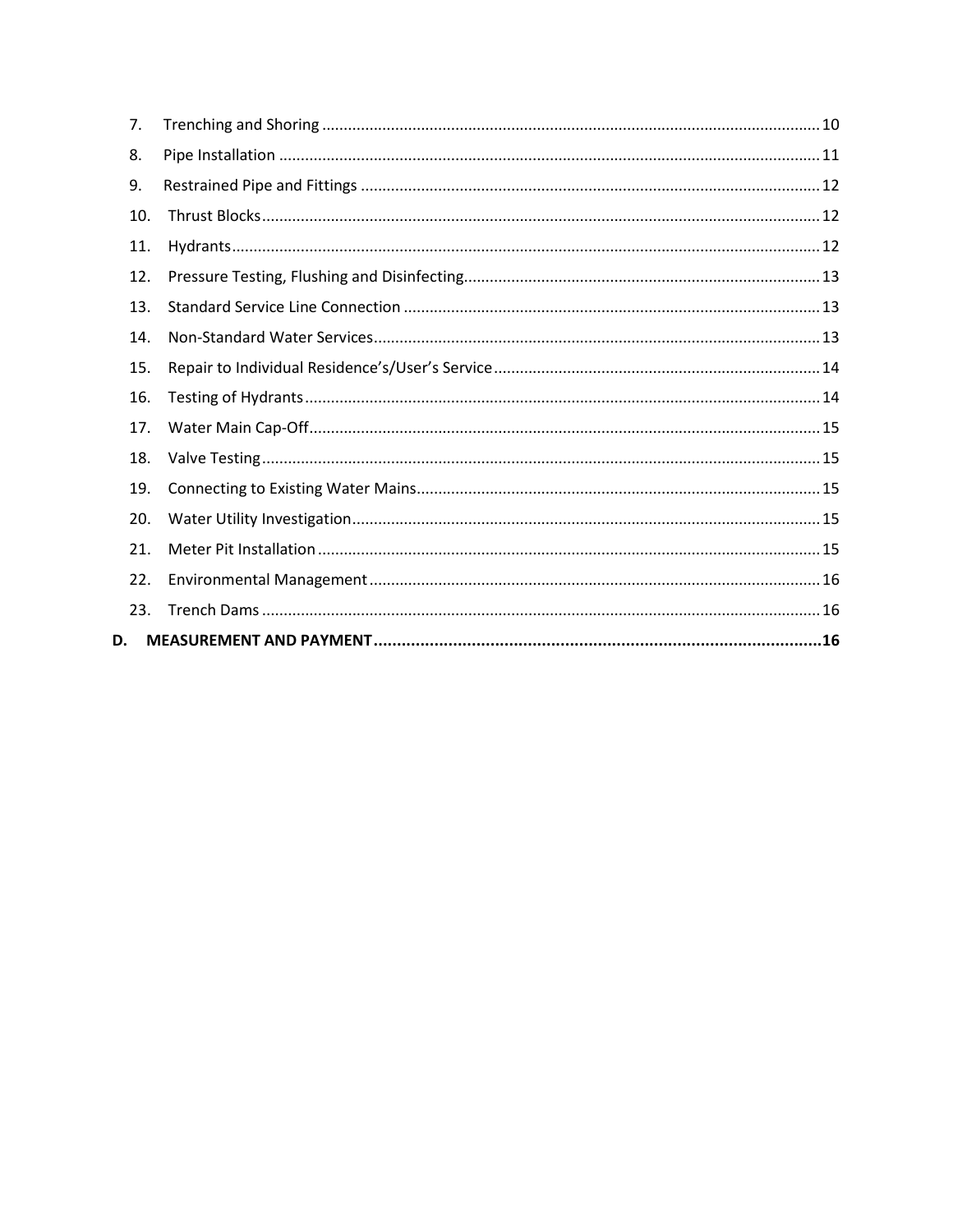# <span id="page-3-1"></span><span id="page-3-0"></span>**A. DESCRIPTION**

# **1. General**

This work shall consist of the construction of ductile iron water mains and the construction of new water services for the Lansing Board of Water and Light (BWL) as shown on the plans and directed by the Engineer.

This work shall be in accordance with AWWA C600-17, Installation of Ductile-Iron Mains and Their Appurtenances and MDOT 2012 Standard Specifications for Construction, or latest revision(s) thereof, except as herein modified. Unless otherwise noted, all work, equipment and materials shall conform to these specifications and to BWL standards as set forth in the Water T&D Construction Standards as described herein. All materials shall be new and ANSI/NSF 61 Certified.

# <span id="page-3-2"></span>**2. Submittals**

The Contractor shall submit shop drawings for all materials necessary for the construction of the water main, valves, hydrants, temporary main and water services.

# <span id="page-3-3"></span>**3. Contractor Qualifications**

The Contractor shall submit to the BWL documentation relating to their recent work experience with installing water mains and water services which adequately demonstrates to the BWL that the contractor or subcontractor is capable of installing these facilities in accordance with all contract requirements.

# <span id="page-3-5"></span><span id="page-3-4"></span>**B. MATERIALS**

# **1. General**

Product manufacturers and material suppliers listed below have been approved by the BWL for use in construction of their facilities. The Contractor shall be responsible for ensuring that materials submitted for use on the project are those that fully comply with the FHWA Buy America provision. All product suppliers listed in the specifications may not meet the Buy America requirements and these products will not be allowed.

# <span id="page-3-6"></span>**2. Backfill**

Backfill shall conform to Section 401 of the MDOT Standard Specifications for Construction with the following modifications:

a. Bedding and backfill material placed within 12 inches of the pipe shall be MDOT Class IIIA granular material.

b. Stone bedding or other material that could damage the Polyethylene pipe encasement shall not be used.

# <span id="page-3-7"></span>**3. Ductile Iron Pipe**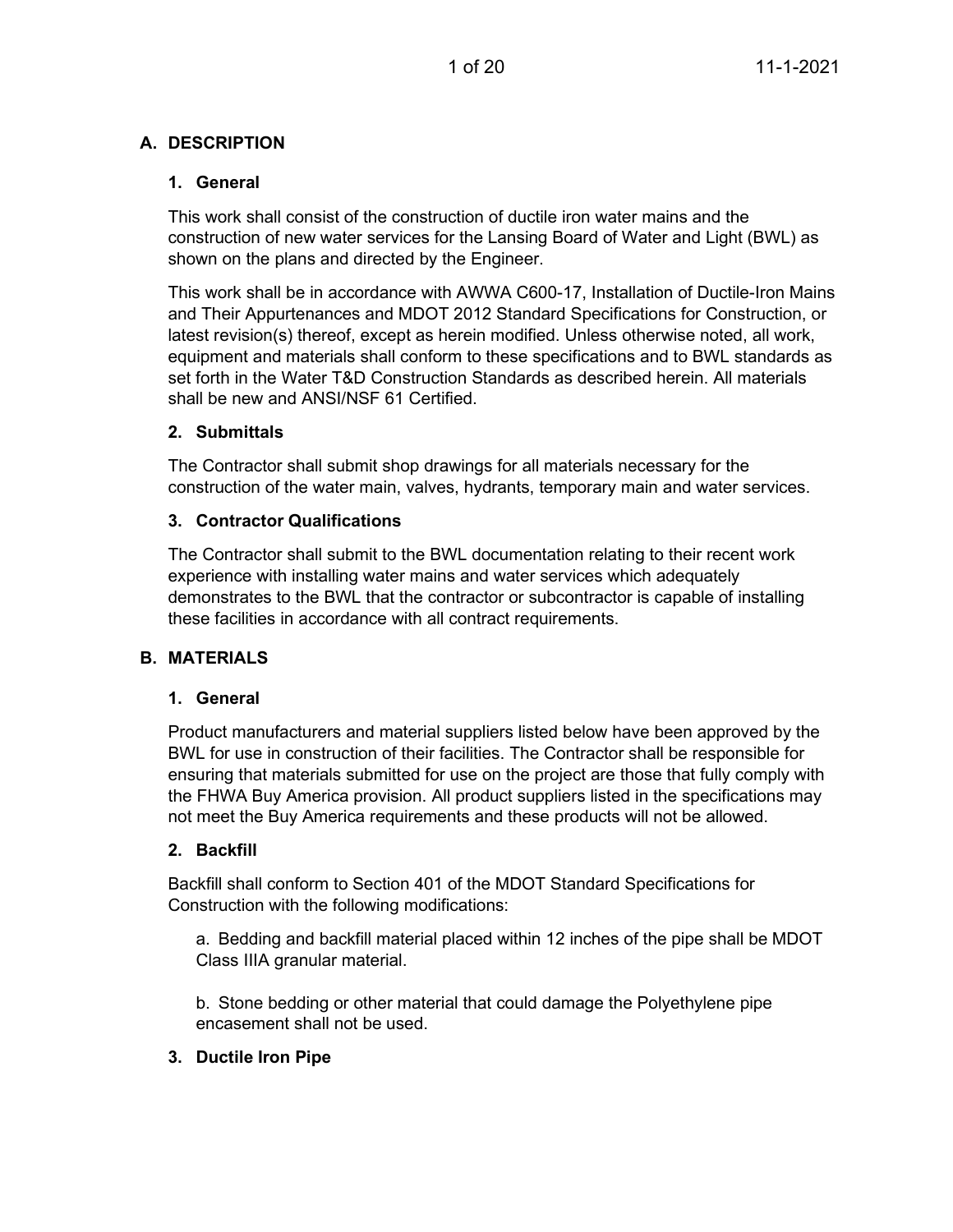Ductile Iron Pipe shall meet or exceed the following standards or latest revision thereof, or approved equal:

Ductile Iron Pipe – ANSI/AWWA C151/A21.51; ANSI/NSF 61 Cement-mortar Lining – ANSI/AWWA C104/A21.4; ANSI/NSF 61 Rubber Gasketed Joints – ANSI/AWWA C111/A21.11; ANSI/NSF 61

Ductile Iron Pipe shall be as manufactured by the following or approved equal:

U.S. Pipe Company McWane Ductile American Ductile Iron Pipe Company

Ductile Iron Pipe shall meet AWWA thickness for pressure class 350 for 3 inches through 20 inches, pressure class 300 for 24 inches, and pressure class 250 for 30 inches.

Ductile Iron Pipe shall be furnished in 18 or 20-foot nominal lengths.

Ductile Iron Pipe shall be cement-mortar lined and coated inside and outside with a bituminous seal.

#### <span id="page-4-0"></span>**4. Joints**

Joints shall meet or exceed the following standards or latest revision thereof, or approved equal:

Rubber-gasket Joints – ANSI/AWWA C 111/A21.11/NSF 61

Unrestrained joints shall be the following products or approved equal:

U.S. Pipe Company – Tyton Joint McWane Ductile – Tyton Joint American Ductile Iron Pipe Company – Fastite Joint

Restrained joints shall be the following products or approved equal:

American Ductile Iron Pipe Company – Fast Grip, diameter 4-inch to 30-inch American Ductile Iron Pipe Company – Field Flex Ring, diameter 14-inch to 36 inch U.S. Pipe Company – Field-Lok 350

Glands shall be the following products or approved equal:

EBBA Iron Company – Mega-Lug (Series 1100) Ford Meter Box Company – Uni-flange (Series 1400) Sigma – "One-Lok" retainer gland, "SLD" Series Flange Adaptors

Environmental joints shall use an approved joint depending on the contamination type on site. Gasket type will be determined on a case by case basis by an environmental review. When possible, Nitrile gaskets are preferred. Gaskets shall be compliant with the approved pipe and joint materials specified above. Environmental gaskets can be expected to consist of either:

Nitrile (Buna-N or NBR) - Preferred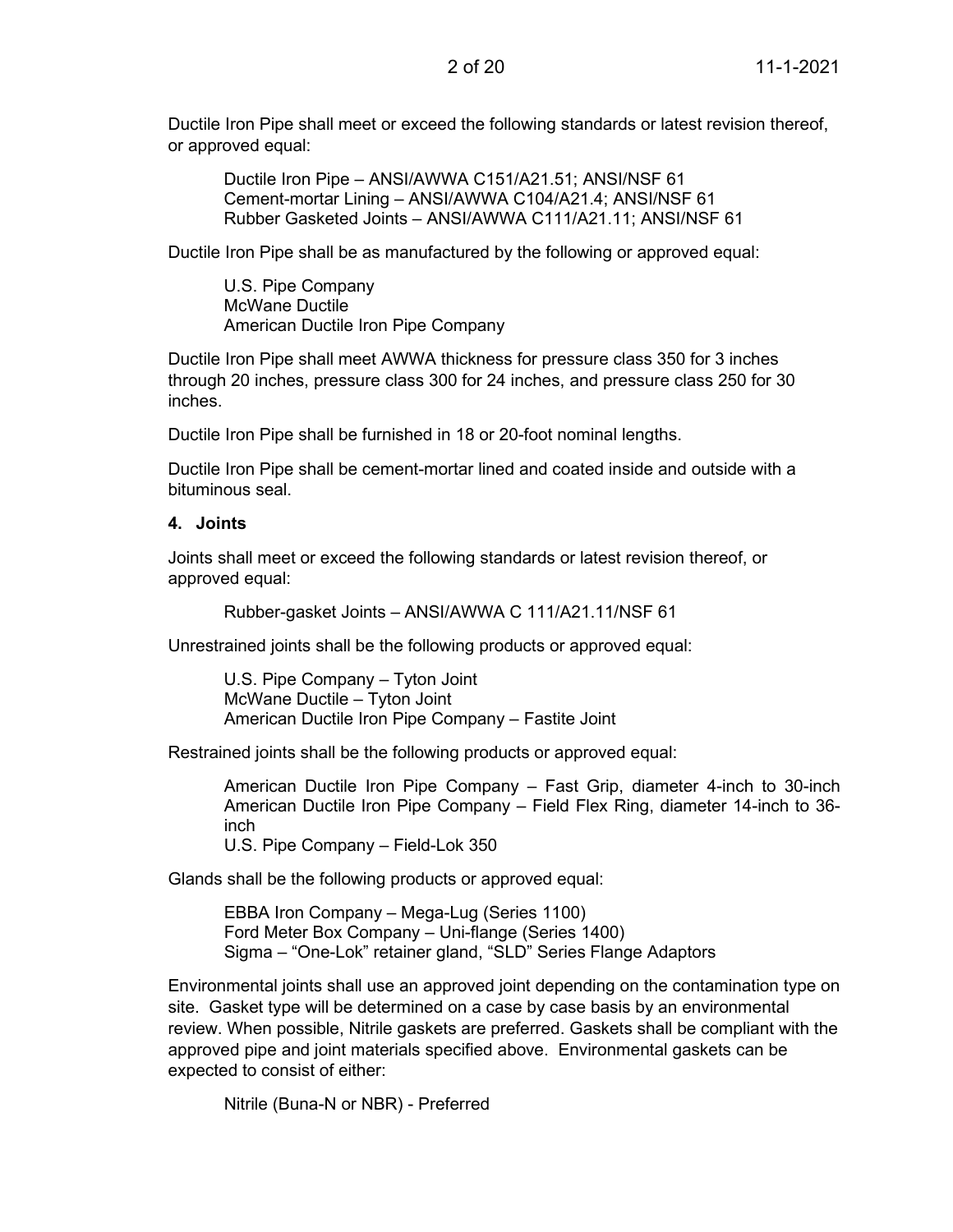Fluoroelastemer Fluorel (FKM)

Environmental Gaskets shall be as manufactured by the following or approved equal:

U.S. Pipe Company McWane Ductile American Ductile Iron Pipe Company

Push-on joint pipe shall be of a type, which employs a single gasket (without gland) to affect the joint seal.

Mechanical joint pipe shall be bolted gland and gasket type.

# <span id="page-5-0"></span>**5. Hydrants**

Fire hydrants shall be provided and installed by the BWL and shall meet all requirements of AWWA C502-80 standard or latest revision thereof, and UL 246.

Fire Hydrants shall be the following or approved equal:

American Waterous – Pacer 250 psi (preferred) East Jordan Iron Works – 5BR-B or BR250

Hydrants shall be nominal 5-inch size with the inlet to be 6-inch mechanical joint. Slip joints shall not be used for hydrants. The main valve opening shall have a minimum diameter of 5¼ inches. Barrels shall be flange above ground line so that the head can be turned. This flange shall be "Traffic Model" break-a-way design; weakened flange bolts, by themselves, shall not constitute an acceptable break-a-way design.

Hydrants shall be 5.5' depth of bury (5' depth of cover).

Main valves, which open against line pressure, shall have a bronze seat ring held in place by bronze retainer ring or bushing.

Hydrant heads shall have two 2½-inch National Standard hose connections and one 5 inch integral Storz<sup>tm</sup> fitting as manufactured by Harrington, Inc. or Kochek Co. for the pumper connection, all to be in the same plane. The use of Storztm adapter nozzles will not be permitted. The connection caps shall be equipped with heavy-duty, non-kinking chains or cables to keep caps attached to the nozzle section.

The hydrant nozzle section shall be capable of rotation through 360 degrees with respect to the standpipe.

Hydrants shall be provided with drip openings (weep holes) so that they will be selfdraining when the main valve is closed. Weep holes shall be plugged in areas of high groundwater or contaminated soils as directed by the Engineer or as shown on the plans. They shall have a 1½-inch pentagon-operating nut at least 1-inch in overall height and shall open by turning counterclockwise.

The finish color of paint above the ground line and extending a minimum of 18 inches below the ground line shall be Fire Engine Red, by Valspar, or Engineer's approved equal.

# <span id="page-5-1"></span>**6. Polyethylene Pipe Encasement**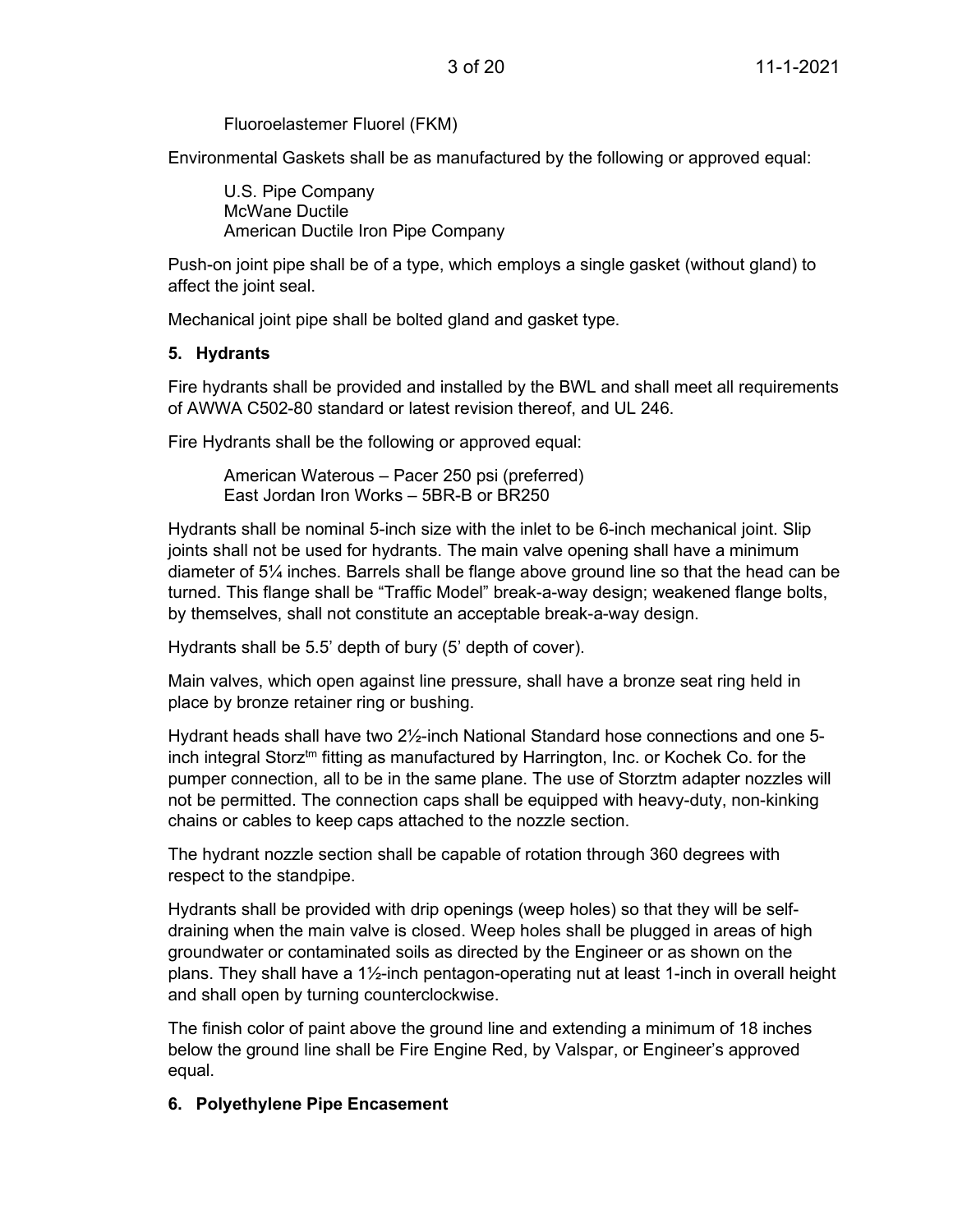Polyethylene pipe encasement shall meet or exceed ANSI/AWWA C 105/A21.5.

Polyethylene pipe encasement shall be as manufactured by the following or approved equal:

Repcor Incorporated Trumbull Industries, Inc.

Polyethylene pipe encasement shall be at least 8 mils thick.

#### <span id="page-6-0"></span>**7. Valves**

Valves 3-inch to 20-inch shall be resilient-wedge gate valves meeting or exceeding AWWA C509-80, ANSI/NSF Standard 61. Protective epoxy interior castings shall meet or exceed ANSI/AWWA C550.

Valves 24-inch to 36-inch shall be horizontal resilient wedge gate valves meeting or exceeding AWWA C509-80, ANSI/NSF Standard 61. Protective epoxy interior castings shall meet or exceed ANSI/AWWA C550.

Valves shall be the following products or approved equal:

American Flow Control – Model 2500 Series Clow Company – Model F-6100 Series U.S. Pipe Company – Model 250 R/S Series Mueller Company – Model 2360 Series East Jordan Iron Works – Flow Master Series

All valves shall have a 2-inch square-operating nut.

Valve operators for valves on existing pipes 16-inches and greater and proposed pipes 24-inches and greater shall use bevel gearing. Horizontal installation gate valves shall be furnished with rollers, tracks, and scrapers. Bevel gearing shall be in a totally enclosed gear case.

Valve operators for valves on existing pipes 16-inches and greater and proposed pipes 24-inches and greater shall use bevel gearing. Horizontal installation gate valves shall be furnished with rollers, tracks, and scrapers. Bevel gearing shall be in a totally enclosed gear case.

Resilient-Wedge Valves:

a. Resilient-wedge valves shall be fusion-bonded epoxy coated inside and out and have a bottle-tight shut-off.

b. The wedge shall be constructed of gray ductile cast iron, and fully encapsulated in synthetic rubber except for the guide and wedge nut areas.

c. The wedge rubber shall be molded in place and bonded to the ductile iron portion, and shall not be mechanically attached with screws, rivets, or similar fasteners.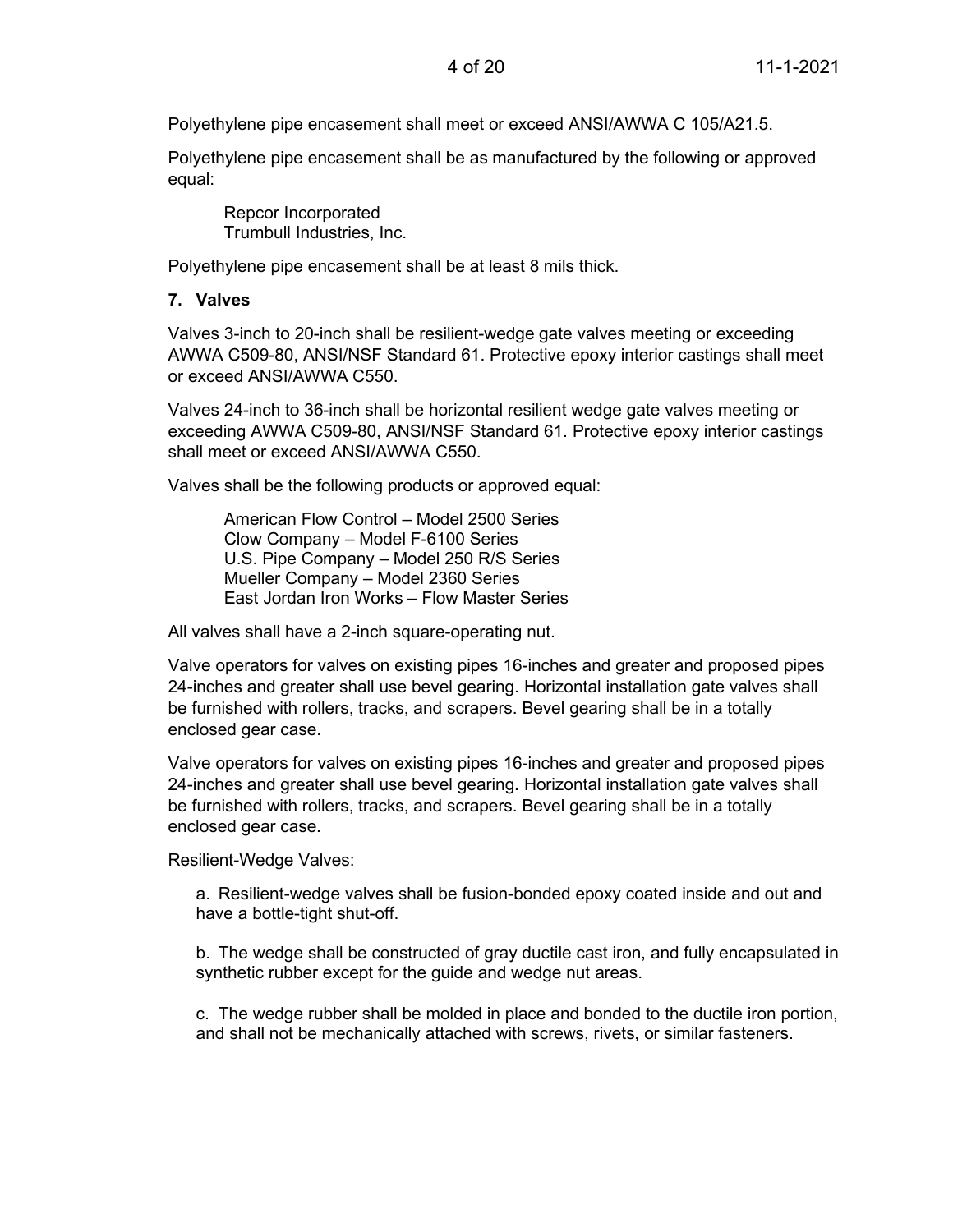d. The wedge shall seat against seating surfaces arranged symmetrically about the centerline of the operating stem, so that seating is equally effective regardless of direction of pressure unbalance across the wedge.

#### <span id="page-7-0"></span>**8. Fittings**

Fittings shall meet or exceed the following standards or latest revision thereof, or approved equal:

Ductile Cast Iron Fittings – ANSI/AWWA C153/A21.53 Cement-mortar Lining – ANSI/AWWA C104/A21.4 Rubber-gasket Joints – ANSI/AWWA C111/A21.11 Protective Epoxy Interior Coating – ANSI/AWWA C550 & ANSI/NSF Standard 61

Fittings shall be as manufactured by the following or approved equal:

American Flow Control Clow Company Tyler/Union Foundry U.S. Pipe Company Star Pipe Products Sigma Corporation

All mechanical-joint fittings shall be of the short-body design (except sleeves, which shall be long pattern) rated for 350 psi for ductile cast-iron.

All fittings shall be cement-lined and coated inside and outside with a bituminous seal, or epoxy coated.

#### <span id="page-7-1"></span>**9. Valve Boxes**

Valve boxes shall accommodate a manufacturer's standard 5¼-inch shaft. Buffalo style curb boxes shall accommodate a 2½-inch shaft. Valve boxes shall have a standard size bonnet with a base width between 17-18 inches.

#### <span id="page-7-2"></span>**10. Follower Glands and Restraining Joint Glands**

Glands shall meet or exceed ASTM A536, ANSI/AWWA C115/A21.15, ANSI/AWWA C111/A21.11 and ANSI/NSF 61.

Glands shall be wedge type. Screw or pin type glands are not acceptable.

Acceptable manufacturers of glands were listed in section 4 – Joints.

#### <span id="page-7-3"></span>**11. Service Connection Piping**

Service connections shall be constructed of Type K, soft temper copper, ASTMB88, ANSI/NSF 61, water tube for underground service.

Water service piping shall be as manufactured by the following or approved equal:

Cerro Flow Products Mueller Industries Wolverine Brass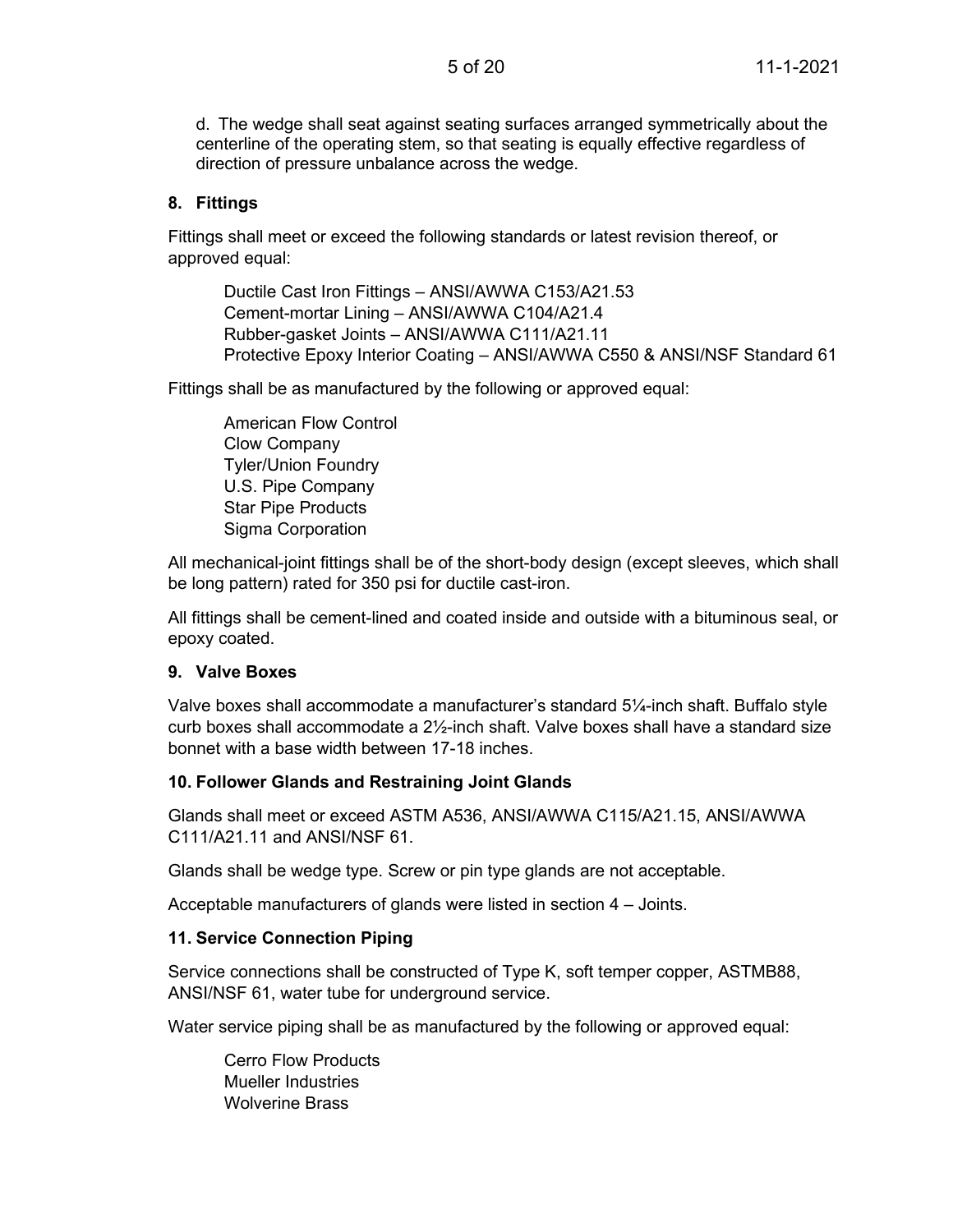Cambridge Lee Howell Metal Company Yorkshire Copper Tubing Kobe Wieland Copper Products National Copper Products (coils only)

Service piping with diameters 1 inch and less shall be supplied in 60 or 100-feet coils. All service piping greater than 1 inch shall be supplied in 20 feet stick lengths only.

#### <span id="page-8-0"></span>**12. Corporation Stops**

Corporation stops shall meet or exceed ANSI/AWWA C-800 and ANSI/NSF 61 with copper AWWA/CC taper thread. Inlet and outlet diameters shall be of the same size as service connection.

Corporation stops shall be the following products or approved equal:

Ford Meter Company – Model No. FB1000-Q-NL Mueller Company – Model No. B25008N

Corporation stop adapters shall be the following products or approved equal:

Ford Meter Company – Series C104-XX-Q-NL Mueller Co. – Series H15502/H15072N ( $\frac{1}{2}$ -1 inch XS) and H15512N ( $\frac{3}{4}$ -inch and 1-inch XXS)

#### <span id="page-8-1"></span>**13. Service Saddles**

All service saddles shall meet or exceed ANSI/AWWA C800 and ANSI/NSF 61. All service saddles shall have 304L stainless steel straps and malleable or D.I. body with an enamel shop coat finish. Service saddle outlet shall be tapped for AWWA taper (C.C.).

Service saddles shall be the following products or approved equal:

Ford Meter Box Co., Inc. Mueller Co. Smith-Blair, Inc. Romac Industries, Inc. Cascade Waterworks Mfg. A. Y. McDonald (4" – 12")

# <span id="page-8-2"></span>**14. Curb Stops and Boxes**

Curb stops shall meet or exceed ANSI/AWWA C-800 and ANSI/NSF 61. Curb stops shall be the same diameter as the new service connection.

Curb stops shall be the following products or approved equal:

Ford Meter Company – Model No. B44-444-NL Mueller Company – Model No. B25209

Curb boxes shall be the following products or approved equal:

Tyler Corporation – Model No. 650095E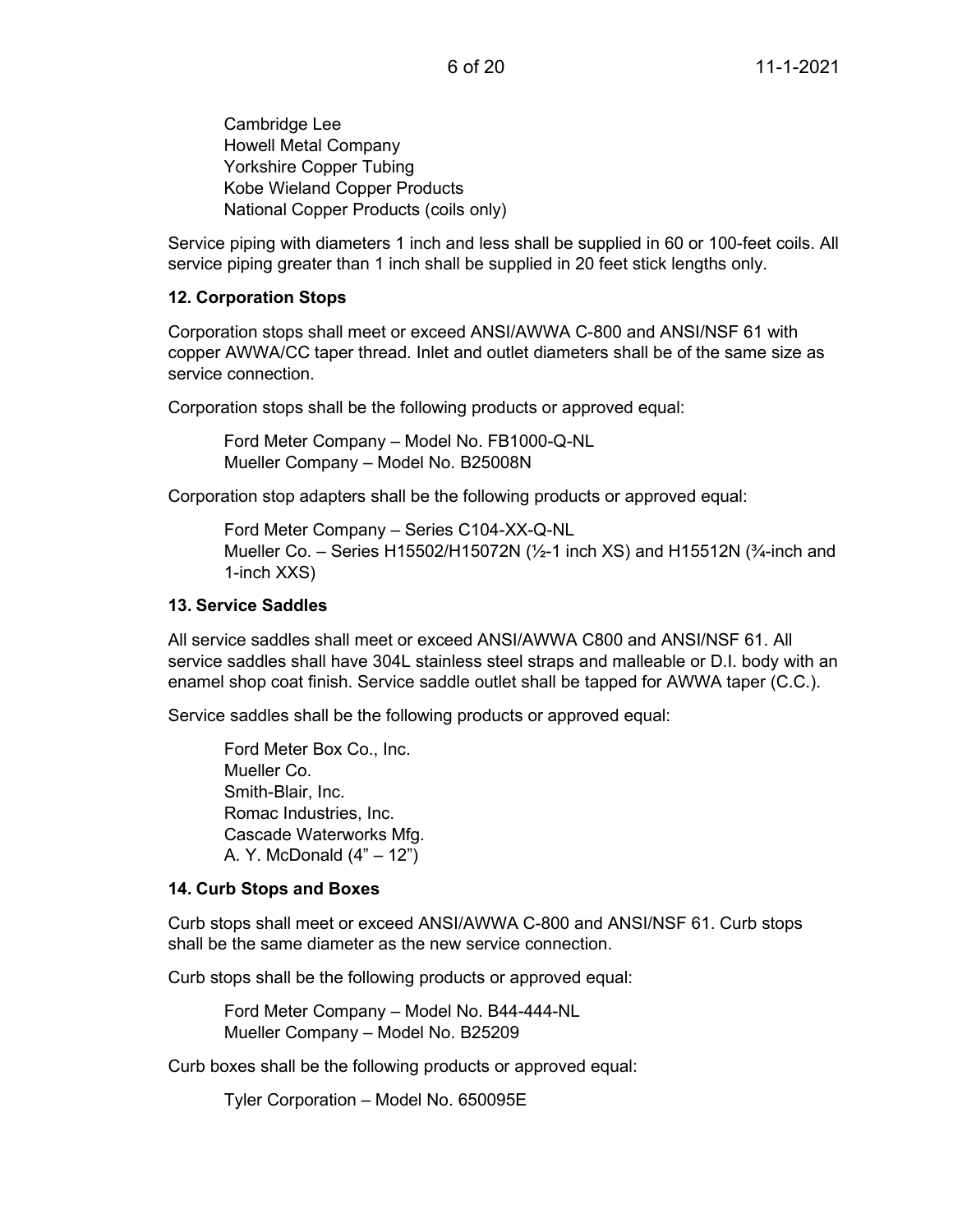Bibby-Ste-Croix – Model No. BSC-95EB Sigma – 95E Type Star – 95E Type A.Y. MacDonald – 5700 41x66

#### <span id="page-9-0"></span>**15. Tapping Sleeves**

Tapping sleeves shall be a mechanical joint and meet or exceed ANSI/NSF 61. Taps shall be done under pressure without interruptions to service.

Tapping sleeves shall be as manufactured by the following or approved equal:

Powerseal Pipeline – 3480 or 3490 series Romac Industries – SST III series Smith-Blair Incorporated – 662, 663, 664, or 665 series Ford Meter Box Co. FAST or FTSS series

#### <span id="page-9-1"></span>**16. Repair Sleeve**

Repair sleeves shall be ductile iron and meet or exceed the latest revision of the following standards:

ANSI/AWWA C111/A21.11 ANSI/NSF Standard 61

The exterior of the repair sleeve shall be Type 304 stainless steel and shall be full-circle design with a full-circumference gasket. The nuts and bolts shall be Type 304 stainless steel.

# <span id="page-9-2"></span>**17. Couplings**

Couplings shall be shoulder stop type compression fittings only. Pack joint type fittings shall not be allowed. Couplings shall be the following or approved equal:

Mueller Company – Style 110 Ford Meter Box Company – Quick Joint A.Y. MacDonald Mfg. Co. "Q" Series

# <span id="page-9-3"></span>**18. Temporary Water Main**

Temporary water main system (pipe, joints, connectors, restraints, etc.) shall be the following or approved equal:

CertainTeed Certa-Lok – Yelomine (High Impact) JM Eagle - HDPE

NSF-61 PVC certified water pipe can be used for temporary potable water services for individual homes provided that the PVC piping will be replaced during the construction season with copper piping. PVC piping shall also meet NSF Standard 14 and bear the NSF-pw mark on the outside wall of the pipe.

# <span id="page-9-4"></span>**19. Line Stops**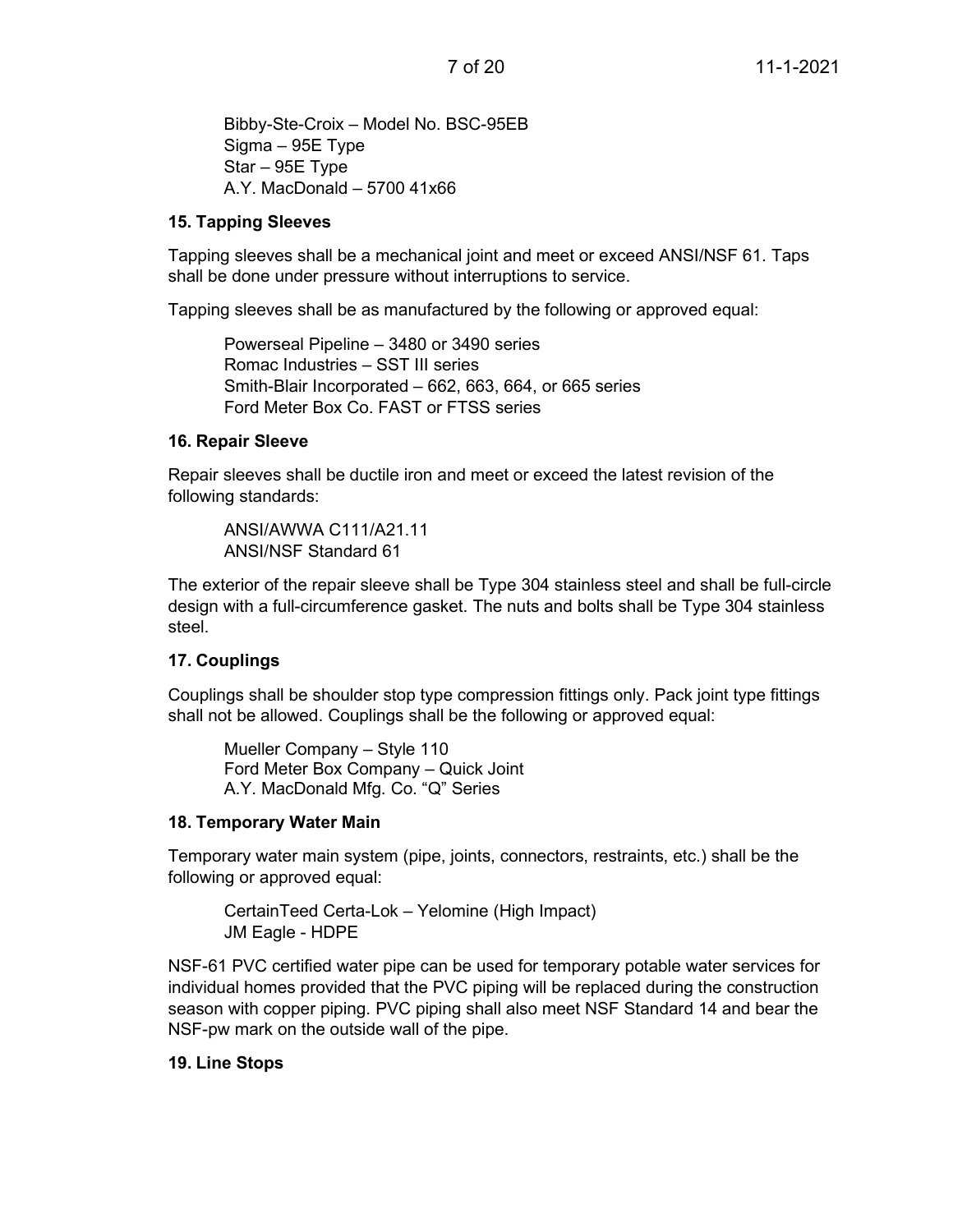All water main line stop materials shall be Type 304 stainless steel. Line stops shall be suitable for cast iron water mains with normal water pressure of 80 to 90 psi. Line stops must be able to remain in place until directed for removal.

#### <span id="page-10-0"></span>**20. Trench Dams**

Trench dam fill shall be bentonite material which shall consist of bentonite chips and/or bentonite pellets.

Trench dam fill shall be the following or approved equal:

Baroid – Holeplug 3/8" coarse grade AquaBlok

# <span id="page-10-2"></span><span id="page-10-1"></span>**C. CONSTRUCTION**

#### **1. Maintaining Water Service**

The Contractor shall maintain water service to existing residences while installing the new water main. Any damage to existing utilities by the Contractor shall be repaired at their expense.

Known non-standard water services (lead or galvanized iron pipe) that are active have been replaced as part of a previous project. If non-standard services are encountered and disturbed during construction, the Contractor shall immediately close the curb stop to the property and notify the Engineer and the BWL. The BWL will determine the applicable method for providing temporary water service to the affected property until the non-standard service is replaced. The Contractor shall assist the BWL as necessary to install the temporary service.

Known non-standard water services (lead or galvanized iron) that are inactive may be replaced with a new service stub as part of this project as determined by the BWL. These locations have been identified in the construction plans.

Any change to the design plans indicating relocation of water main to facilitate new utility construction shall be approved by the Engineer.

Unless approved by the Engineer, water mains scheduled to be relocated to facilitate new utility construction shall be relocated prior to the new utility construction. New water services shall not be installed onto the new main until the new main has been tested, disinfected, approved, and connected to the existing main.

# <span id="page-10-3"></span>**2. Temporary Water Main**

Where it is not feasible, as indicated by the Engineer, to relocate the main prior to the new utility construction, the Contractor shall construct and maintain a temporary water service system, upon approval by the Engineer and BWL. The system shall consist of an "at grade" manifold system with service connection made at the existing curb stop. The Contractor shall submit a written proposal showing the proposed temporary water service system, layout, and schedule of the duration of the temporary system. The temporary system shall be in place, tested, and approved by the Engineer and BWL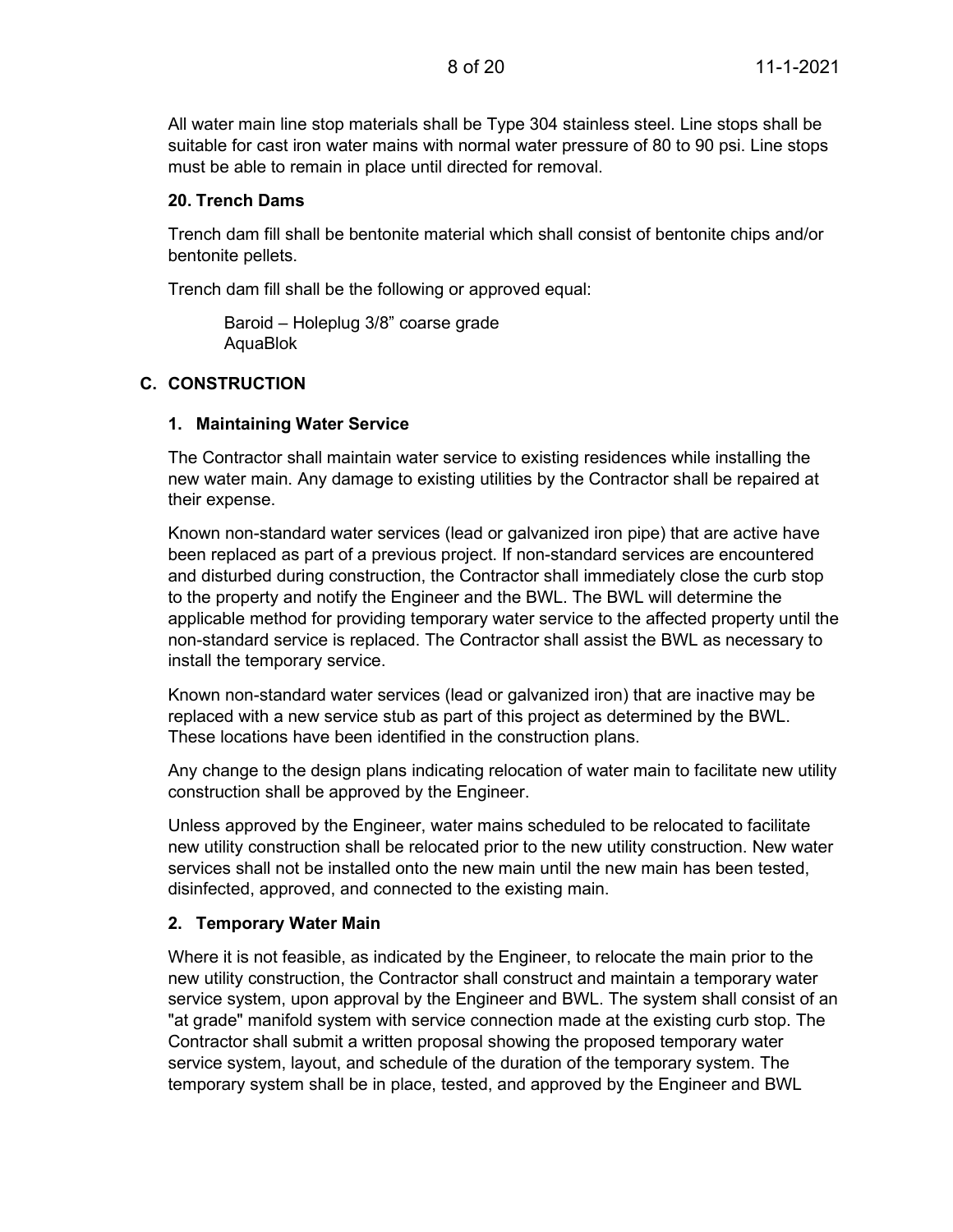prior to shutting off the existing main and maintained until the services are ready to be connected to the new main.

#### <span id="page-11-0"></span>**3. Water Service Interruptions**

The Contractor shall not schedule a water main or water service shutdown prior to 9:00 a.m. or after 5:00 p.m. in a primarily residential area, without authorization from the BWL.

For commercial, government and institutional properties, and apartment complexes the Contractor shall coordinate water service interruptions with the business and shall not schedule water main or water service shutdowns during normal business hours, without approval from the BWL. Scheduled shutdowns in commercial areas may require nighttime and/or weekend work, the cost of which shall be considered incidental to the cost of installing the water main and/or services. Note that nighttime and/or weekend work may require a noise ordinance waiver from the City.

The work to "cut off" existing water mains and to connect new and temporary water mains to the existing water main shall be performed within the time constraints specified above. The connection of existing water services to new or temporary water mains shall be performed within the time constraints specified above and shall not exceed 30 minutes in duration. Water services interrupted as part of the sewer construction shall not be included in the time constraints specified above but shall be reestablished as soon as possible and prior to completion of the day's work. Contractor shall provide information to the customer pertaining to the City of Lansing Fire Department regulations which apply when a building's fire protection service is interrupted. Fire Department information will be provided to the Contractor by the BWL.

The above time constraints shall not apply to individual properties whose water service is interrupted to facilitate sewer construction. In such instances, water service shall be re-established as soon as possible and prior to the completion of the day's work.

The Contractor shall notify the Engineer in writing of all scheduled water main shutdowns a minimum of three working days in advance of the shutdown.

The Contractor shall provide written notification to all properties a minimum of three working days in advance of a scheduled shut down. Notices to commercial properties shall be delivered personally to a manager or other responsible person at the business. Where individual water services may be potentially shut down during construction, the Contractor shall notify the property owner/resident a minimum of one working day in advance of the work.

In the event of an unscheduled water main shut down the Contractor shall immediately notify the Engineer. If the Engineer is not immediately available, the Contractor shall contact the BWL and report the shutdown. The Contractor shall immediately begin activities to notify affected residents of the shut down and begin repairs to the water main and reestablish the water service.

# <span id="page-11-1"></span>**4. Contractor Operation of Existing Valves**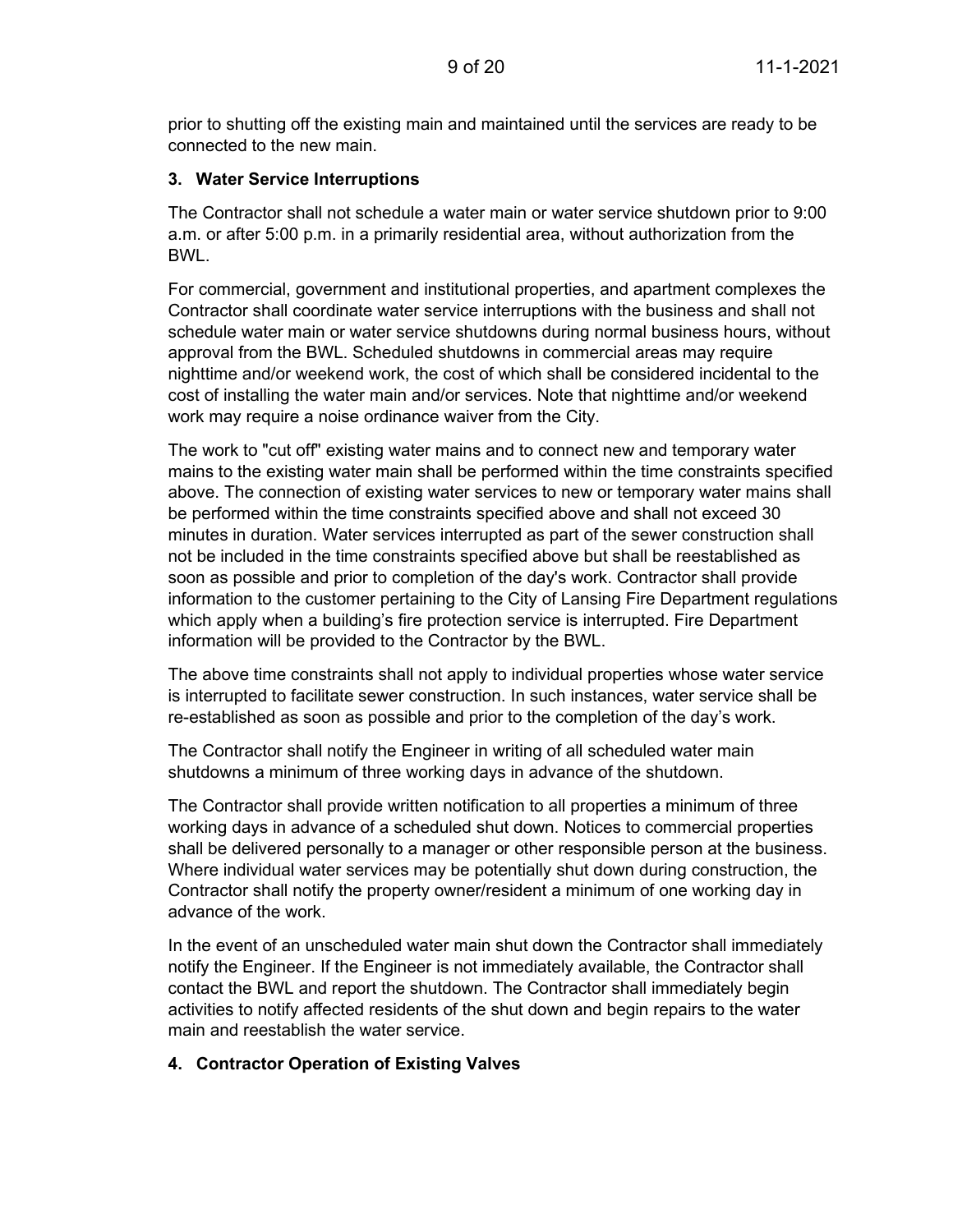Operation of valves, hydrants, or other water related components by the Contractor to facilitate the work shall follow the BWL's recommended guidelines. This includes, but is not limited to, the opening speed of valves/hydrants to minimize pressure surges. Any damage resulting from the improper operation of water related components by the Contractor shall be repaired and/or replaced by the Contractor to the satisfaction of the BWL at no additional cost.

The Contractor shall operate water valves as necessary, with prior notification to the BWL. The Contractor shall follow the BWL "lock out-tag out" policy when operating water main valves. Upon completion of the water main work, the Contractor shall ensure that all valves on the system have been opened and notify the Engineer. At no time shall a valve on a water main in operation be left in the closed position.

#### <span id="page-12-0"></span>**5. Utility Conflicts**

The Contractor shall uncover existing utilities sufficiently in advance of the water main installation so that potential elevation conflicts between the water main and other utilities, including existing sewer mains and sewer house leads, can be determined, and adjustments to the elevation of the water main can be made.

In order to avoid such conflicts, the water main shall be lowered by deflecting at a rate not to exceed the pipe manufacturer's recommendations, or a vertical/horizontal offset constructed. Clearance between existing utilities and the proposed water mains shall be no less than 18 inches, unless otherwise directed by the Engineer. No additional compensation shall be allowed to the Contractor for meeting the requirements of this provision unless receiving approval by the Engineer prior to installing water main.

# <span id="page-12-1"></span>**6. Protection of Trees and Shrubs**

Where directed by the Engineer, the Contractor shall tunnel beneath trees; being careful not to disturb the roots any more than is necessary. Work to tunnel beneath trees shall be included in the cost to reconstruct the water service.

# <span id="page-12-2"></span>**7. Trenching and Shoring**

Trenches shall be open cut to a minimum depth sufficient to provide for a 3-inch cushion of MDOT Class IIIA granular material under the pipe, and 5 feet of cover over the top of the pipe on the line established by the Engineer, and shall be excavated to sufficient width for proper placing of the pipe and fittings. The depth of cover on the pipe may vary based on the location of existing utilities. Any change shall be approved by the Engineer.

Prior to excavation, the pavement shall be saw cut vertically to its full depth. Location of saw cuts shall be determined by the Contractor and approved by the Engineer.

Alignment of the trench shall be as shown on the drawings unless otherwise indicated in writing by the Engineer.

All water mains installed deeper than 6 feet below final grade must be approved by the Engineer.

All valves installed deeper than 6 feet below final grade, must be approved by the Engineer. If valves are approved to be constructed deeper than 6 feet for the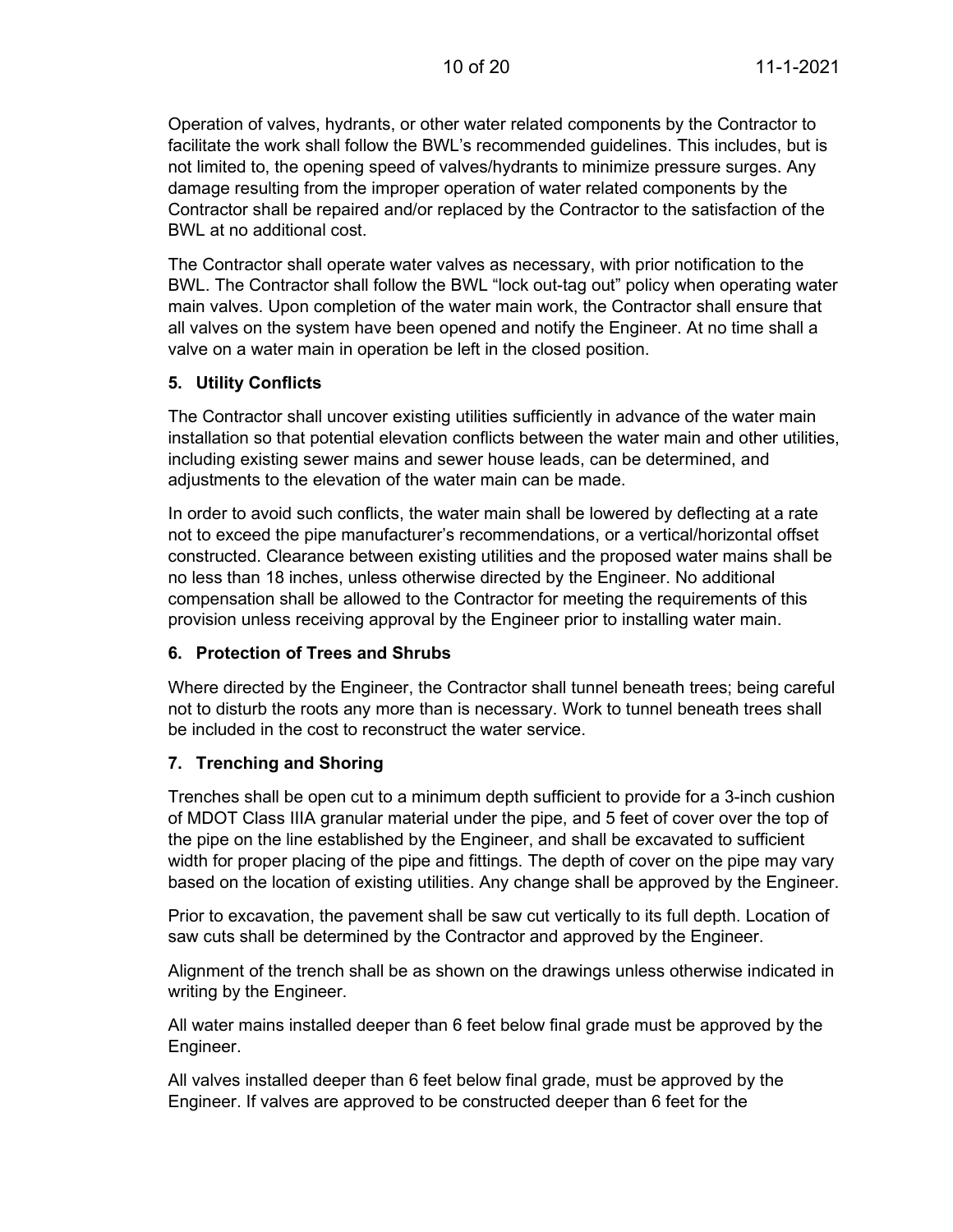convenience of the Contractor, the Contractor shall provide the necessary valve box extensions and operating unit extensions at no additional cost. If the Engineer directs the Contractor to install valve(s) deeper than 6 feet, the cost to provide the valve box and operating nut extensions shall be considered extra work and paid for as "Additional Fittings."

The excavation shall be opened to the required grade for an adequate distance in advance of the completed water main to reveal obstruction but, unless permitted by the Engineer, not more than 50 feet of trench shall be open at one time.

#### <span id="page-13-0"></span>**8. Pipe Installation**

The work shall be in accordance with the latest revision of AWWA Standard C600.

Water mains shall be installed with a minimum of 10 feet horizontal separation from all sanitary and storm sewers and at a minimum depth of cover of 5 feet, unless otherwise approved by the Engineer.

All pipe fittings, valves, hydrants, and other accessories shall be handled in such a manner to avoid damage to the lining and coating. Damaged lining and coating shall be repaired in a manner satisfactory to the Engineer.

The interior of all pipe, fittings, and other accessories shall be kept clean and free from all soil and foreign matter at all times.

Valves and hydrants, before installation, shall be drained and stored in a manner that will protect them from damage by freezing.

All pipe, fittings, valves, and hydrants shall be carefully lowered into the trench piece by piece by means of derrick, ropes, or other suitable tools or equipment in such a manner as to prevent damage to pipe. Under no circumstances shall materials be dropped into the trench.

A 4-inch compacted sand cushion (MDOT Class IIIA granular material) shall be provided under the entire length of the pipe. Pipe shall be carefully laid to the line and grade and shall have bearing on the sand cushion over its entire length; except at joints where bell holes shall be of such size as to give adequate room to work.

Immediately before installation, each section of pipe or fitting shall be thoroughly cleaned of all debris, dirt, and other foreign material. The pipe shall be inspected for damage to coating or pipe material and repairs made where required. Care shall be taken to keep the interior of the pipe clean and free from dirt with the use of bulkheads at the open end of the pipe.

Polyethylene pipe encasement shall be placed on each section of pipe, and on all fittings and valves, in compliance with ANSI/AWWA C105/A21.5 requirements, Method "A," so that there are no voids in the coverage, with the exception of a drainage hole at each hydrant panel.

In areas of contaminated soil, Contractor shall construct a clay dam at the ends of the contaminated area, as directed by the Engineer. See section 23 "Trench Dams".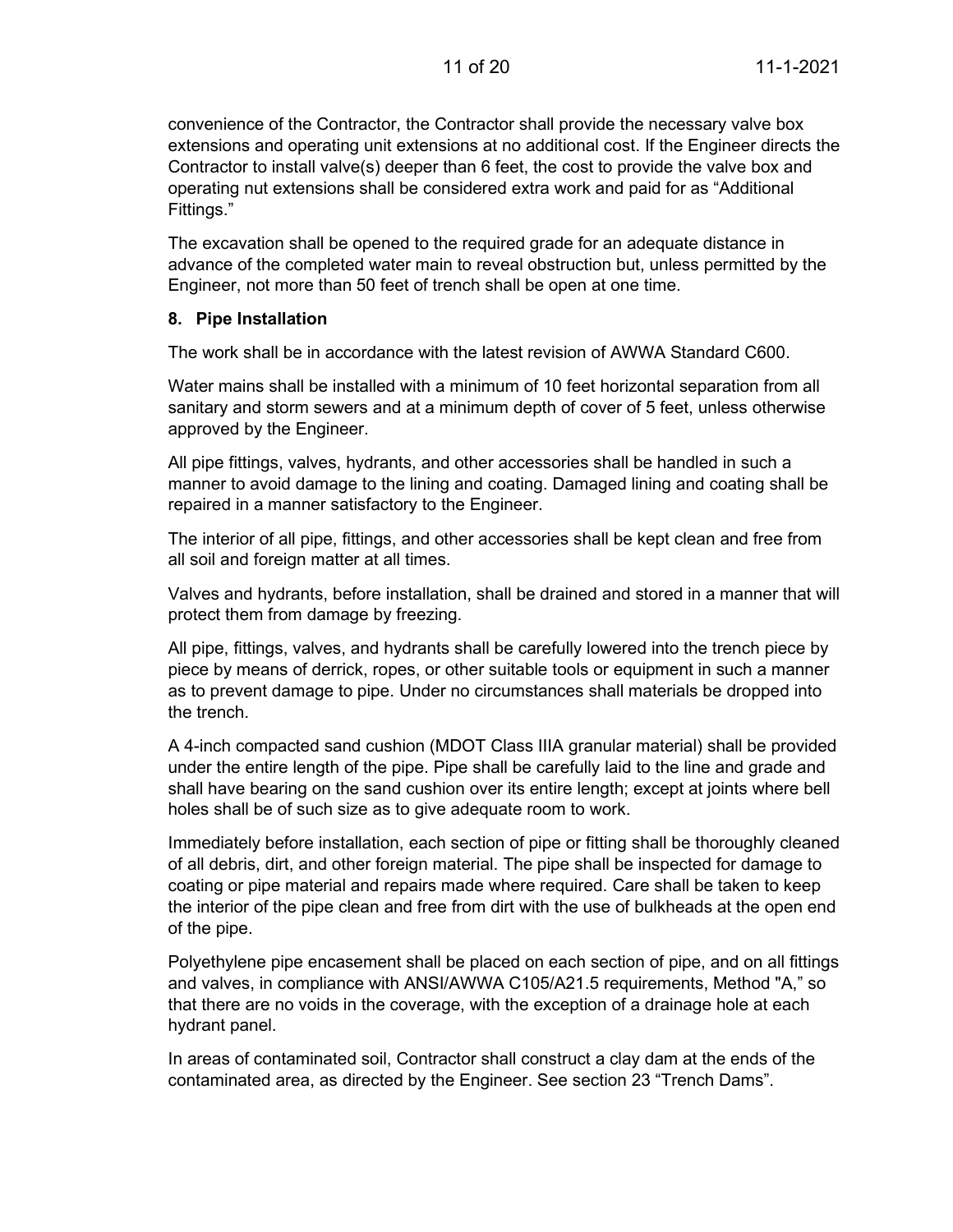# <span id="page-14-0"></span>**9. Restrained Pipe and Fittings**

At all pipe deflections over 20 degrees, tees, valves, bends, and dead ends shall be restrained joints, tied, or harnessed in a manner approved by the Engineer. The restraint shall be applied to joints in each direction from the deflection to resist the axial thrust of the test pressure to the minimum distance as shown on the Pipe Restraint Schedule on the Drawings. Joint restraint shall be installed on either side of the valves. Fire hydrant valves shall be restrained from the main line to the hydrant. Details of all proposed joint restraint, showing the type and locations, shall be submitted to the Engineer for approval. All pipe and fitting restrained joints shall be rated for a minimum of 250 psi.

Restrained joints shall also be used in areas of poor soils, as directed by the Engineer. Environmental restrained joints shall be used in areas of soil contamination, as directed by the Engineer.

Where directed by the Engineer, the Contractor shall install additional joint restraints beyond the limits specified on the Pipe Restraint Schedule. When not shown on the drawings or specified, installations of additional fitting or restraint will be considered extra work.

Where directed by the Engineer, the Contractor shall install environmental joints. Environmental joints may be restrained or non-restrained joints depending on the soil conditions and shall use approved restrained joints and approved environmental gaskets.

Mechanical-joint fittings shall be used at tees, bends and valves.

# <span id="page-14-1"></span>**10. Thrust Blocks**

Where shown on the plans and directed by the Engineer, the Contractor shall construct thrust blocks. The use of thrust blocks in lieu of joint restraint will not be permitted unless approved by the Engineer.

#### <span id="page-14-2"></span>**11. Hydrants**

Hydrants assemblies will be provided and installed by the BWL from the outlet side of the isolation valve to the fire hydrant per the Fire Hydrant Assembly detail. The Contractor shall install the fire hydrant valve assembly in order to complete the installation of the hydrant within the following criteria.

The Contractor shall perform the excavation for the installation of the fire hydrant with the trenches being in accordance with MIOSHA standards prior to the BWL being onsite to perform the hydrant installation. The Contractor shall notify the BWL Inspector to schedule BWL crews when the fire hydrant valve assembly and excavation for the hydrant installation are complete. The BWL shall be responsible for setting the hydrant within 2 working days' notice. If the hydrant is not installed within the 2 working days, the Contractor may backfill the hole and the BWL will have to complete the excavation and backfill with their own crews.

The BWL shall set the hydrants at the location shown on the drawings and as directed by the Engineer. All hydrants set within the street right-of-way shall have their grade line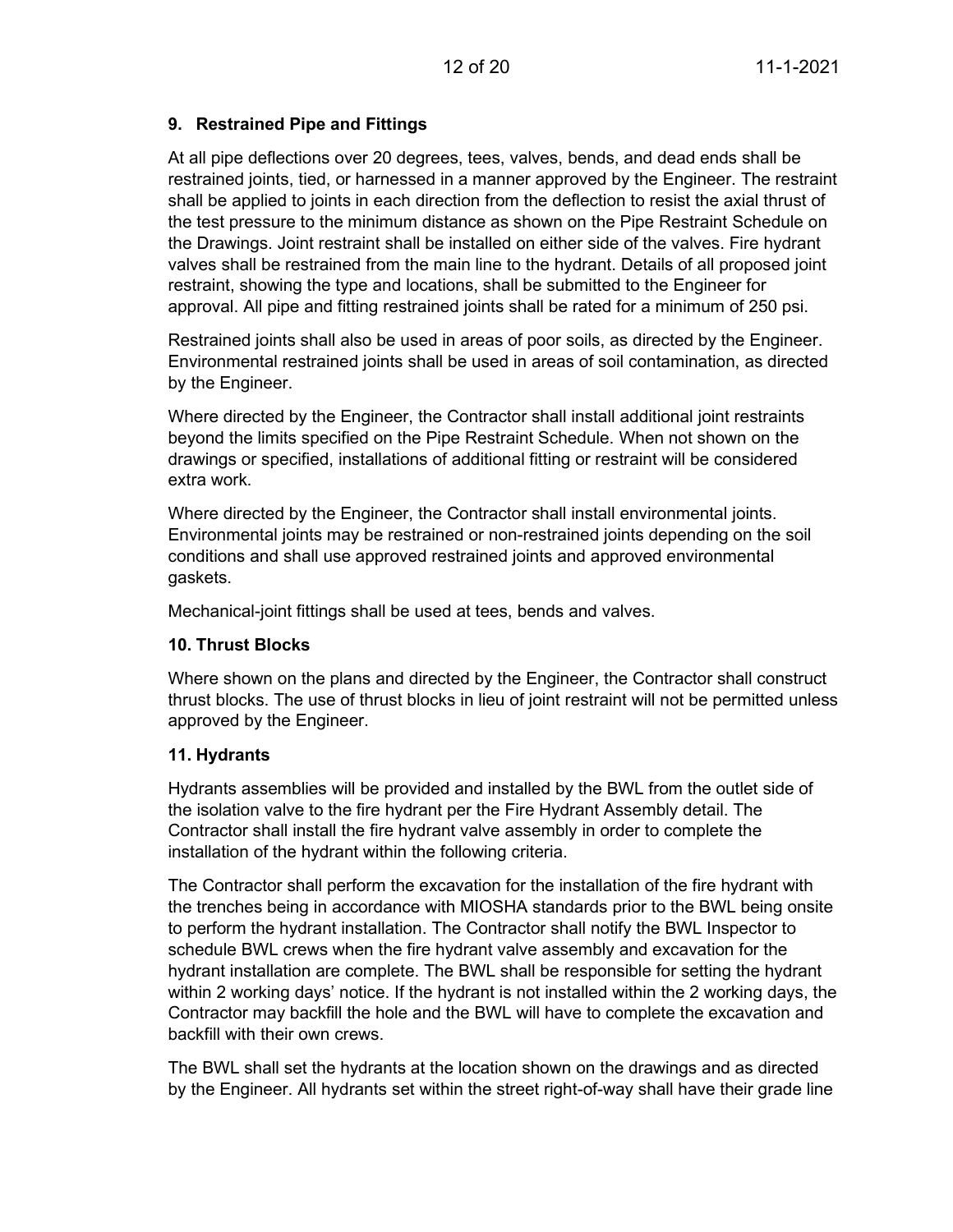mark located 2-8 inches above the finished grade at the hydrant. The Contractor shall be responsible for setting the hydrant isolation valve at the correct depth, so no additional fittings or extensions are required to maintain proper grade.

Hydrants on water mains installed with more than 5 feet of cover shall be set to proper grade by use of bends and fittings, to be paid as "Additional Fittings". Hydrant extensions will not be used without prior approval from the BWL. Hydrant barrels shall be wrapped in polyethylene pipe encasement with an opening made at the drain hole to allow water to flow from the hydrant barrel when closed.

The Contractor shall follow the BWL "lock out-tag out" policy when operating water main valves. Newly installed hydrants shall be bagged until hydrant is in use.

Upon the completion of the hydrant installation by the BWL, the Contractor shall backfill the trench in accordance with the detail for the Fire Hydrant Valve Assembly and the trench details within the contract.

#### <span id="page-15-0"></span>**12. Pressure Testing, Flushing and Disinfecting**

Refer to Water T&D Construction Standard W-02-0005, "Flushing, Pressure Testing, and Disinfection of New Water Mains/Large Services".

#### <span id="page-15-1"></span>**13. Standard Service Line Connection**

Where shown on the plans and directed by the Engineer, the Contractor shall construct new water services from the water main to the curb stop continuously without intermediate couplings, except where noted on the plans or as directed by BWL.

Corporation stops shall be constructed in accordance with AWWA C-600. Corporations shall be constructed a minimum of 12 inches apart. Polyethylene pipe encasement shall be taped in accordance with AWWA C-105 and BWL Standard Detail.

Where existing water services are removed within the sanitary sewer trenching, for the convenience of the Contractor, the entire service between the main and curb stop shall be replaced at the Contractor's expense.

Prior to connecting the new service piping to the existing service piping, the new service piping and existing service piping shall be flushed and back flushed with sufficient volume and velocity to remove all foreign material and inspected for leaks and the corporation and curb stop with line pressure on. If foreign material is not removed and causes subsequent damage to the individual residence's/user's service or meter, the Contractor shall be solely responsible for all repairs to the individual residence's/user's service or meter.

#### <span id="page-15-2"></span>**14. Non-Standard Water Services**

Non-standard water services are defined as water services which are not constructed of copper, such as lead (Pb), or galvanized iron. As noted previously, known non-standard water services that are active have been replaced by the BWL. There may be areas in which inactive non-standard services exist that will require the Contractor to install a new service stub for future use. These areas are identified on the construction plans.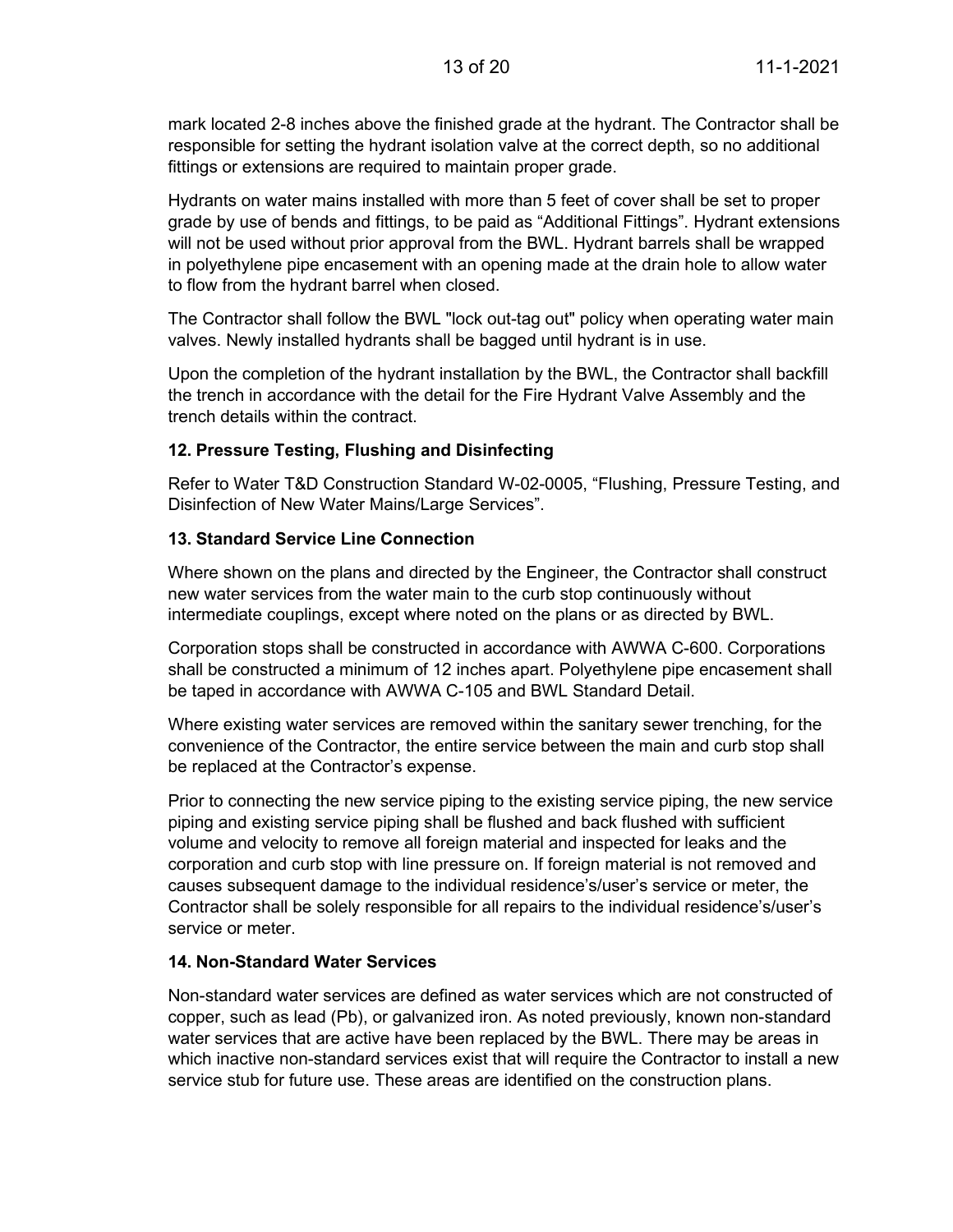If non-standard services are encountered and disturbed during construction, the Contractor shall immediately close the curb stop to the property and notify the Engineer and the BWL. The BWL will determine the applicable method for providing temporary water service to the affected property until the non-standard service is replaced. The Contractor shall assist the BWL as necessary to install the temporary service.

Non-standard water services to vacant lots shall be replaced to the curb stop only. The Contractor shall remove the existing curb box, and stake location of new curb box using #5 rebar per the detail on the plans.

When replacing non-standard water services, all work shall be completed between the normal hours allowed for water shut down. The maximum duration of water interruption for an individual property shall be 8 hours, unless a water shut down is ordered by the BWL.

Non-standard water services left in place shall be abandoned by the Contractor. Cost for abandonment and shut down of the corporation on these services shall be included with adjacent items of work.

Existing corporations on a live main that are to be abandoned, whether from nonstandard services, standard services or temporary service connections, shall have the service pipe removed, corporation shut off, and a screw on cap placed on the corporation. The cost for abandoning the existing corporation shall be included in other items of work.

#### <span id="page-16-0"></span>**15. Repair to Individual Residence's/User's Service**

In the event that an individual residence's/user's service or internal plumbing system is plugged, or otherwise damaged due to actions of the Contractor such as: in-adequate flushing of the water mains or service connections, improper operation of valves and hydrants, etc. the following steps shall be taken:

a. The Engineer/BWL shall be notified immediately.

b. The BWL shall inspect the residence's/user's plumbing system to determine the cause of the plugging/disruption.

c. If the BWL determines the cause of the disruption is related to actions of the Contractor, the Contractor shall immediately take all steps necessary to restore water service to the residence/user and correct all damage done by the construction debris/foreign materials. This shall include all work required by a licensed plumber to clear, fix, or replace any plumbing components within the residence's/user's property, which has been affected by the construction debris/foreign materials. The corrective action work shall be completed within one full calendar day of notification by the BWL.

#### <span id="page-16-1"></span>**16. Testing of Hydrants**

The Contractor shall test each hydrant by flushing the hydrant in the presence of a BWL agent and RPR. During the test period, the gate valve shall be closed and opened.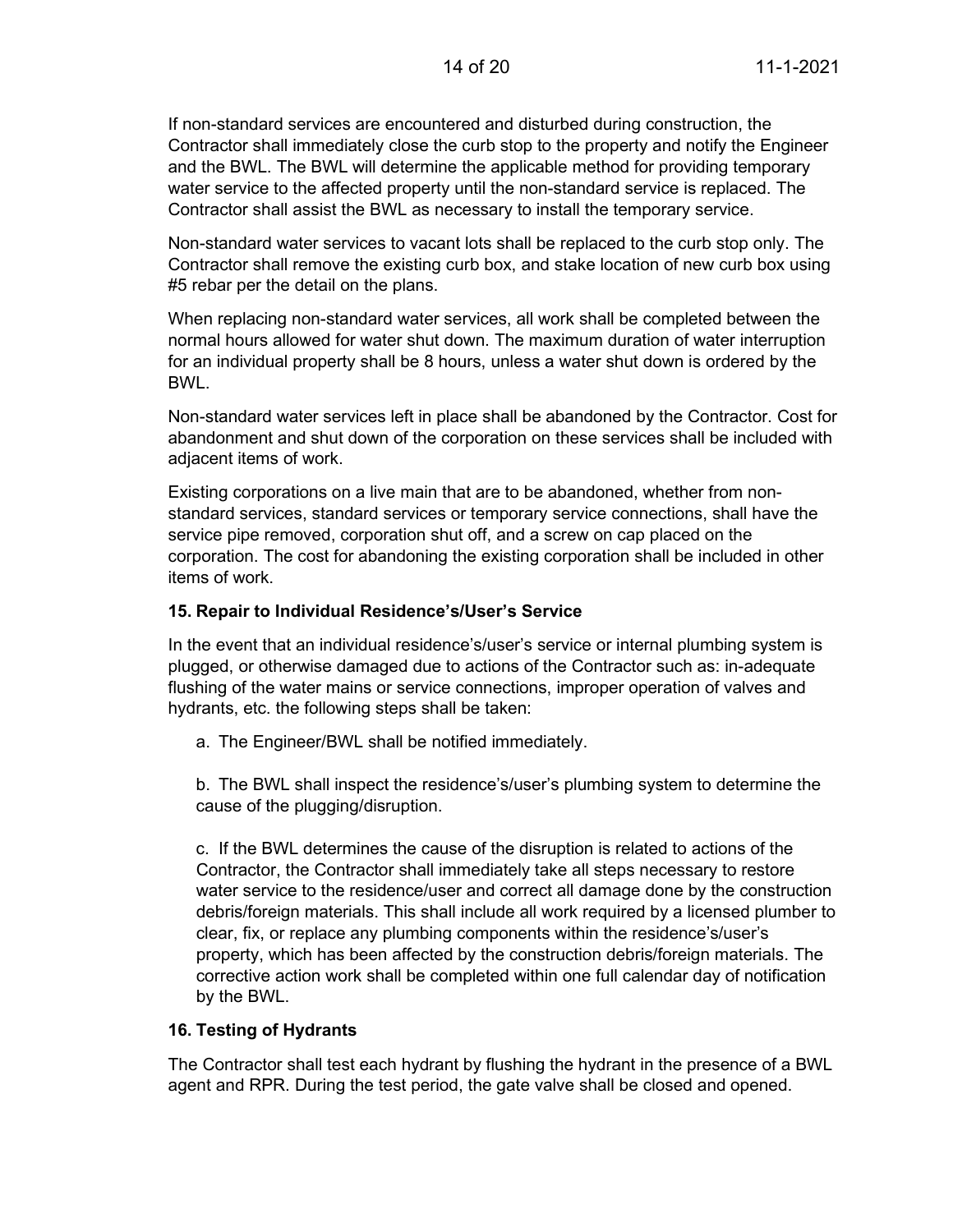The hydrant shall be checked for leaks by first expelling all air from the barrel of the hydrant and then allowing normal water main pressure to fill the hydrant with all outlet caps tightly in place.

# <span id="page-17-0"></span>**17. Water Main Cap-Off**

Where called for on the plans or directed by the Engineer, the Contractor shall cap off the existing water main. Where the proposed water main cannot be relocated prior to construction of the sanitary sewer and as approved by the Engineer, the Contractor shall temporarily cap off the existing water mains until the proposed water main has been constructed. The existing water main shall be capped with a mechanical joint cap or plug with a 2-inch curb stop tapped into the end of the cap, a 2-inch riser pipe to grade level, and flushed on an as-needed basis using low flow conditions until the discharge water runs clear.

# <span id="page-17-1"></span>**18. Valve Testing**

The Contractor shall test all valves, including curb stops, in the presence of the Engineer and BWL representative after final surface restoration and before removal of traffic control. The test shall consist of ensuring that the valve wrench will engage with the operation nut and that the valve can be fully opened and closed. The Contractor shall ensure that all valves, both new and existing, which are within the project or were otherwise operated to facilitate the construction, have been left in the open position.

# <span id="page-17-2"></span>**19. Connecting to Existing Water Mains**

The connection of the new water main to the existing water main shall typically be made with "megalugs." In the event that the existing water main is of such material that the material is structurally deficient to withstand the tightening of the lugs, refer to the Engineer for an alternative method of connection.

# <span id="page-17-3"></span>**20. Water Utility Investigation**

Where shown on the drawings or directed by the Engineer, the Contractor shall investigate the location of existing water main or service, or perform a valve dig-up for BWL crews. This work shall include all preliminary investigation required, including contacting the utility owner, use of magnetic or other type instruments and all field investigation required to locate the water main or service. Included in this work will be the excavation to expose the existing utility, protection of other utilities, measurements as to its location, placement of compacted backfill and the placement and maintenance of any temporary roadway surface.

This work may also include excavation, backfill, and placement of a temporary road surface in areas where the water main/valves are repaired by BWL crews.

# <span id="page-17-4"></span>**21. Meter Pit Installation**

Where shown on the drawings or directed by the Engineer, the Contractor shall perform a dig-up for an exterior meter pit replacement by the BWL. The Contractor shall remove the existing meter pit, excavate for the new meter pit, and backfill once the meter pit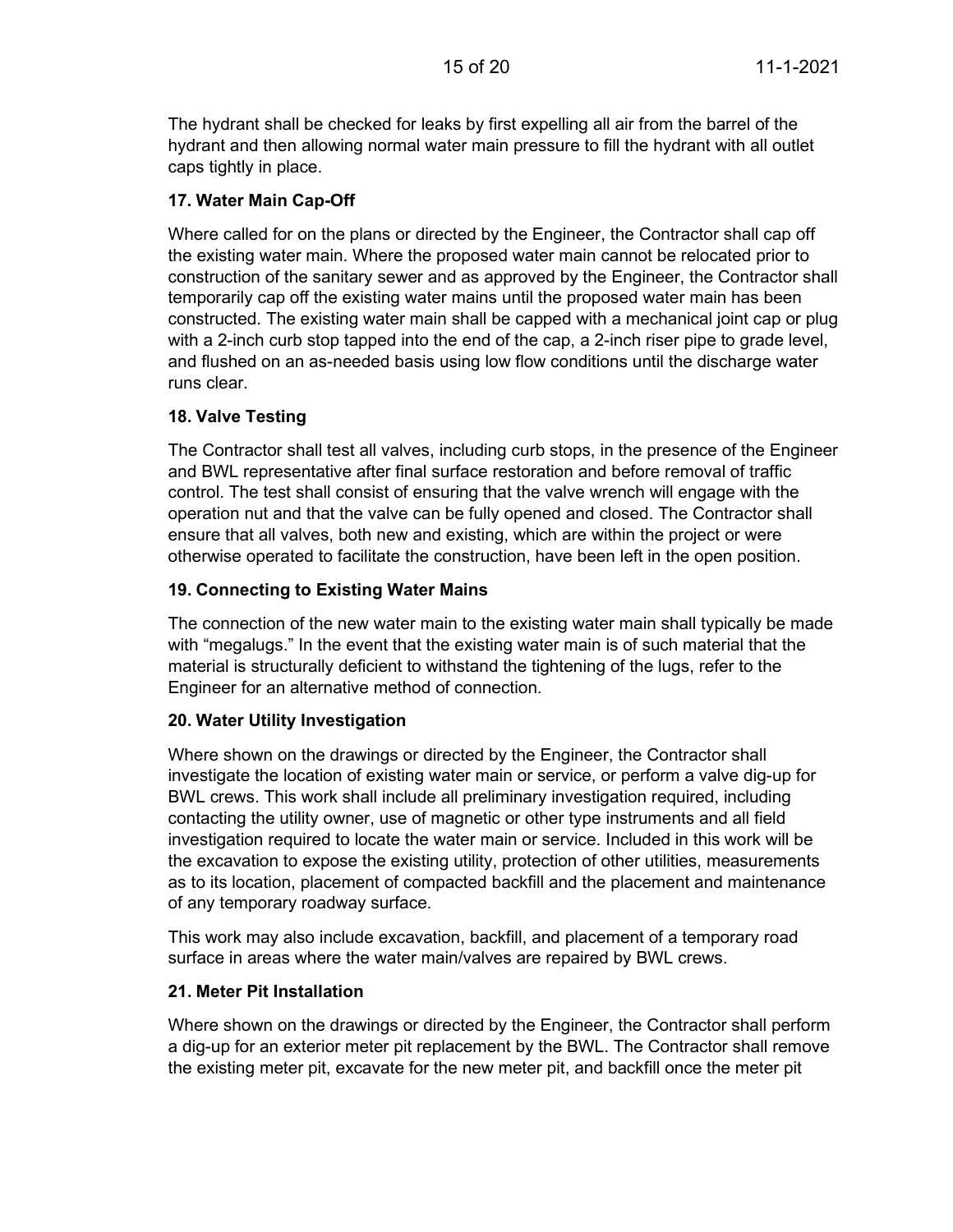installation is complete. The BWL will perform the removal of the water meter and the installation of a new water meter and associated piping.

#### <span id="page-18-0"></span>**22. Environmental Management**

#### Handling:

If suspicious, known or unknown, spoil/water contamination is found, workers shall immediately notify their supervisor and/or project manager and BWL Engineer and stop work. Contamination may be identified by, but not limited to, any of the following conditions: odor, a Photoionization Detector reading, color or sheen.

Once workers are cleared to proceed, all potentially contaminated spoils/water shall be segregated from the work area immediately and stored properly until characterization of spoils/water is complete (e.g. spoils in roll off box; on top of protective barrier (plastic), protected from precipitation and erosion or water in a frac tank, drums, lined detention pond).

All suspicious or known contaminated spoils shall not be utilized as backfill within the water main trench under any circumstances.

Spoils/water shall be properly contained on site in appropriate containers during work.

If previously unknown or unsuspected hazardous material(s) are encountered during construction, the material must be handled and stored in the legal manner that prevents cross-contamination with clean backfill until a determination is made for transportation and disposal.

#### Disposal:

All spoils/water shall be disposed of in accordance with all applicable Federal, State and Local waste disposal regulations at an approved licensed landfill and/or treatment, storage, or disposal facility.

Manifests, utilized for hazardous waste (if generated), nonhazardous waste and liquid industrial by-products, shall be submitted to the representative of the project owner.

#### <span id="page-18-1"></span>**23. Trench Dams**

Where shown on the drawings or directed by the Engineer, the Contractor shall place cut-off trench dams of bentonite material across and along the pipe trench at locations shown on the plan. Trench Dam construction shall comply with BWL Construction and Material Standards, or plan details if approved by the BWL Engineer.

#### <span id="page-18-2"></span>**D. MEASUREMENT AND PAYMENT**

The completed work as described will be measured and paid for at the contract unit price using the following contract items (pay items):

| <b>Contract Item (Pay Item)</b> | <b>Pay Unit</b> |
|---------------------------------|-----------------|
|                                 |                 |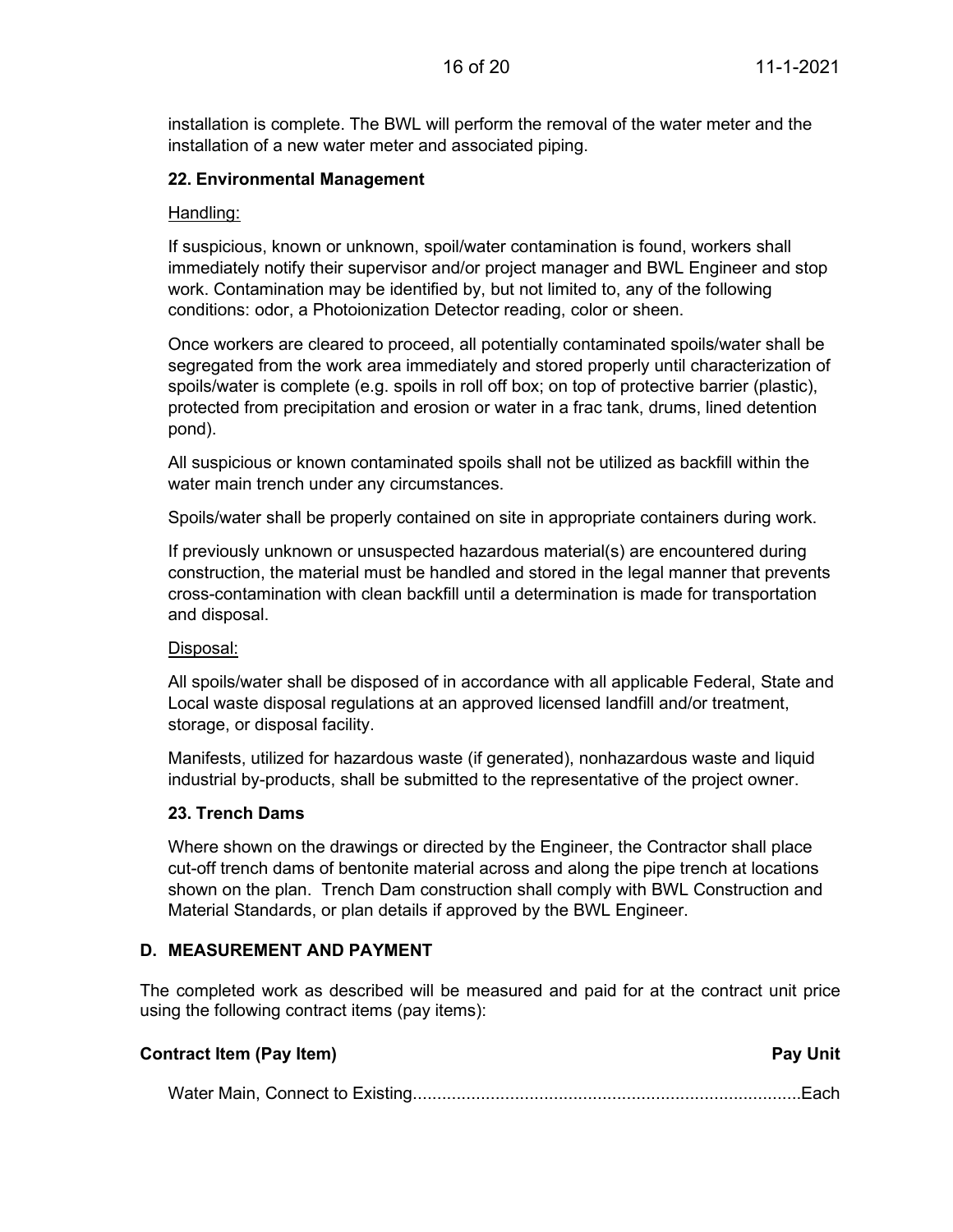| Water Main, DI, _____ |  |
|-----------------------|--|
|                       |  |
| Water Main Fitting,   |  |
|                       |  |
|                       |  |
|                       |  |
|                       |  |
|                       |  |
|                       |  |
|                       |  |
|                       |  |
|                       |  |
|                       |  |
|                       |  |
|                       |  |
|                       |  |
|                       |  |
|                       |  |
|                       |  |
|                       |  |
|                       |  |
|                       |  |
|                       |  |
|                       |  |
|                       |  |
|                       |  |

Measurement and payment for *Water Main Connect to Existing* shall be on the basis of the unit price bid for each location where a new water main or valve, larger than 2 inch diameter, is connected to an existing water main irrespective of the number of water pipes connected thereto. Payment shall include excavation, backfill, compaction, notification to users, connecting the new main to the existing main using required tees, elbows, offset pipes, thrust blocks, temporary restraint and other fittings, installation of blow-off valve, flushing, chlorination and testing, and all other labor, materials and equipment necessary to complete the work.

Measurement and payment for *Water Main, DI, \_\_\_\_ inch, Tr Det G, Modified* shall be on the basis of the unit price bid per foot of water main constructed. Measurement shall be along the centerline of the water main including all fittings except those listed separately. Payment shall include saw cutting of existing pavement, excavation, construction of water main including all fittings; restrained joints per the Pipe Restraint Table; design, construction, and maintenance of temporary water services; backfill, compaction, testing, disinfecting, and all other labor, materials, and equipment necessary to complete the work.

Measurement and payment for *Water Main, DI, \_\_\_\_ inch, Tr Det G, Modified, Raw* shall be on the basis of the unit price bid per foot of water main constructed. Measurement shall be along the centerline of the water main including all fittings. Payment shall include saw cutting of existing pavement, excavation, construction of water main including all fittings; restrained joints per the Pipe Restraint Table; design, construction, and maintenance of temporary water services; backfill, compaction, testing, disinfecting, and all other labor, materials, and equipment necessary to complete the work.

Measurement and payment for *Water Main Fitting, \_\_\_\_\_ inch, Sleeve* shall be on the basis of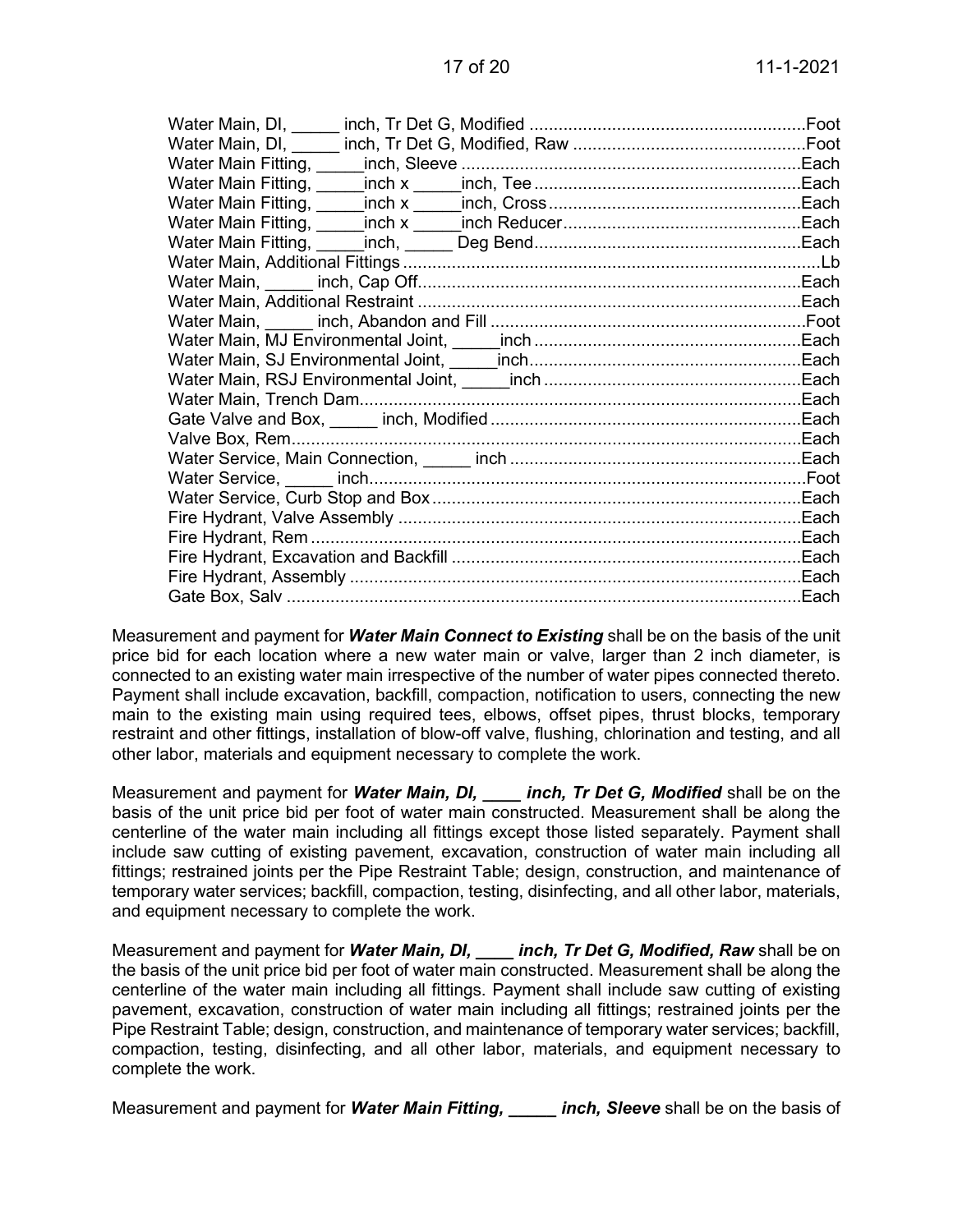the unit price bid for each sleeve constructed. Payment shall include excavation, providing and installing the sleeve, joint restraint, backfill and compaction, and all other labor, materials, and equipment necessary to complete the work.

Measurement and payment for *Water Main Fitting, \_\_\_\_\_ inch x \_\_\_\_\_inch, Tee* shall be on the basis of the unit price bid for each tee constructed. Payment shall include excavation, providing and installing the tee, joint restraint, backfill and compaction, and all other labor, materials, and equipment necessary to complete the work.

Measurement and payment for **Water Main Fitting, Later inch x** *inch***, Cross** shall be on the basis of the unit price bid for each cross constructed. Payment shall include excavation, providing and installing the cross, joint restraint, backfill and compaction, and all other labor, materials, and equipment necessary to complete the work.

Measurement and payment for *Water Main Fitting, \_\_\_\_\_inch x \_\_\_\_\_inch, Reducer* shall be on the basis of the unit price bid for each reducer constructed. Payment shall include excavation, providing and installing the reducer, joint restraint, backfill and compaction, and all other labor, materials, and equipment necessary to complete the work.

Measurement and payment for *Water Main Fitting, \_\_\_\_\_ inch, \_\_\_\_\_Deg Bend* shall be on the basis of the unit price bid for each bend constructed. Payment shall include excavation, providing and installing the bend, thrust block or joint restraint, backfill and compaction, and all other labor, materials, and equipment necessary to complete the work.

Measurement and payment for *Water Main, Additional Fittings* shall be on the basis of the unit price bid per pound for the identified weight of each additional fitting to be used. Payment shall include only fittings that are not shown on the plans and the installation of which is directed by the Engineer. Payment shall also include restraining the joint at the fitting.

Measurement and payment for *Water Main, \_\_\_\_\_inch, Cap Off* shall be on the basis of the unit price bid for each main cut and capped. No payment shall be made for cap off not explicitly called for on the plans or directed by the Engineer. Payment shall include excavation, backfill, compaction, cutting on the existing main, construction of the cap or plug, installation of the curb stop or permanent plugs, joint restraint, and all other labor, materials, and equipment necessary to complete the work.

Measurement and payment for *Water Main, Additional Restraint* shall be on the basis of the unit price bid for each restrained joint beyond the limits specified in the pipe restraint schedule. Payment shall include excavation, providing and installing the restrained joint, backfill and compaction, and all other labor, materials, and equipment necessary to complete the work.

Measurement and payment for **Water Main, excluent and Allah and Fill** shall be on the basis of the unit price bid per foot of existing water main abandoned and filled. Payment shall include abandoning and filling, in whole or in part, existing water main, dispose of removed materials, backfill and compact, and all other labor, material, and equipment necessary to complete the work.

Measurement and payment for *Water Main, MJ Environmental Joint, \_\_\_\_\_ inch* shall be on the basis of the unit price bid for each environmental mechanical joint constructed at the direction of the Engineer. Payment shall include all materials, labor and equipment necessary to complete the work.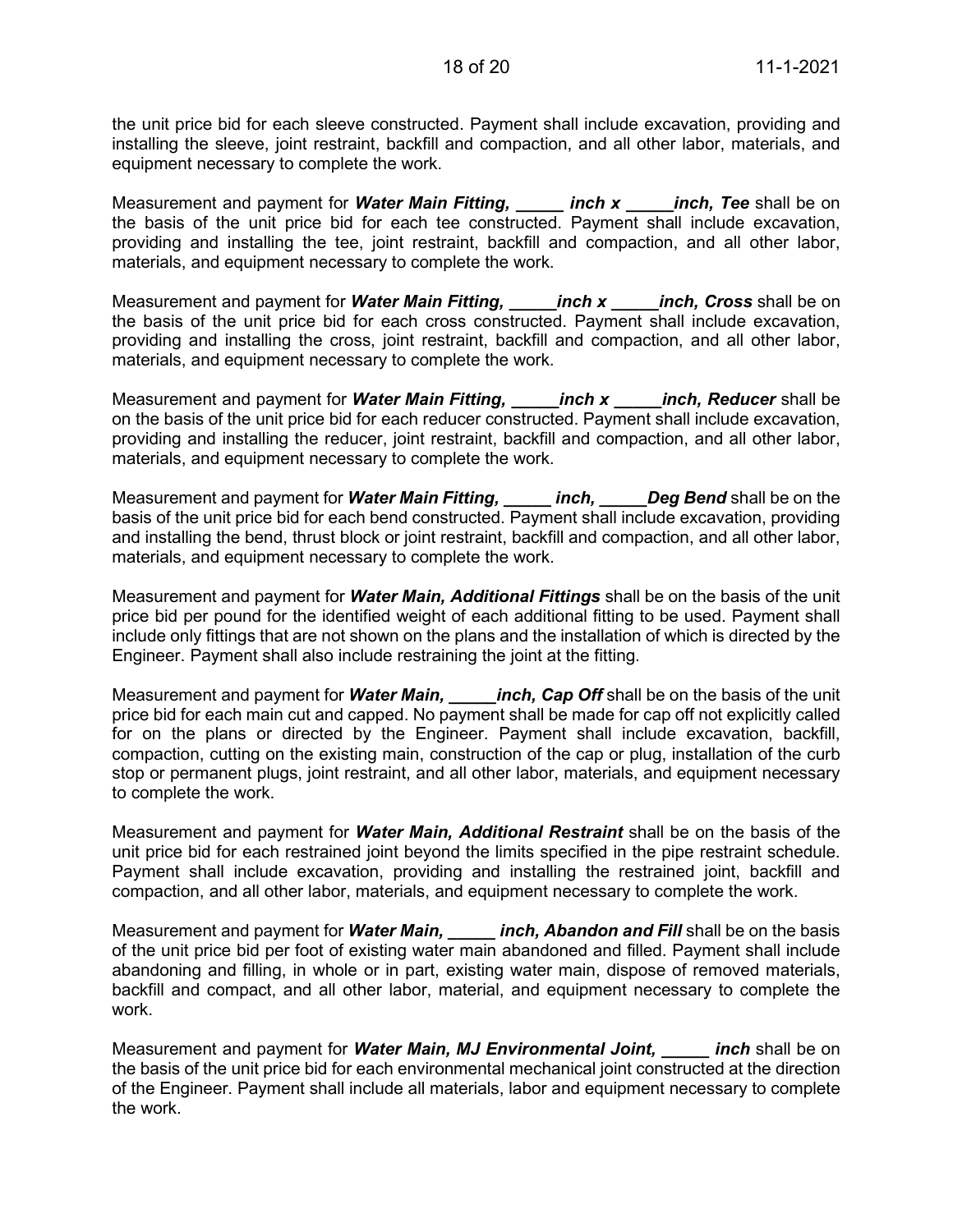Measurement and payment for *Water Main, SJ Environmental Joint, \_\_\_\_\_ inch* shall be on the basis of the unit price bid for each environmental stab joint constructed at the direction of the Engineer. Payment shall include all materials, labor and equipment necessary to complete the work.

Measurement and payment for *Water Main, RSJ Environmental Joint, \_\_\_\_\_ inch* shall be on the basis of the unit price bid for each environmental restrained stab joint constructed at the direction of the Engineer. Payment shall include all materials, labor and equipment necessary to complete the work.

Measurement and payment for *Water Main, Trench Dam* shall be on the basis of the unit price bid for each as directed by the Engineer. Payment shall include sheeting, geotextile fabric, trench preparation, installation, and all other labor, materials and equipment necessary to complete the work.

Measurement and payment for *Gate Valve and Box, \_\_\_\_\_ inch, Modified* shall be on the basis of the unit price bid for each valve and box constructed. Payment shall include excavation, backfill, compaction, construction of the valve and box, including base and joint restraint, and all other labor, materials, and equipment necessary to complete the work.

Measurement and payment for *Valve Box, Rem* shall be on the basis of the unit price bid for each valve box removed. Payment shall include removal and disposal of the valve box, opening of the valve if required, and all labor, materials, and equipment necessary to complete the work.

Measurement and payment for *Water Service, Main Connection, \_\_\_\_ inch* shall be on the basis of the unit price bid for each corporation constructed. Payment shall include excavation, providing and installing the corporation, compression union (south side only), abandonment of the existing corporation, backfill, compaction, and all other labor, material, and equipment necessary to complete the work. Payment for connections between water services larger than 2 inch and the water main shall not be paid for separately but shall be included in the pay item for Water Service, inch.

Measurement and payment for *Water Service, \_\_\_\_\_ inch* shall be on the basis of the unit price bid per foot of service constructed. This pay item is for construction of the water service between the main and curb stop, or service connection point using open-cut trenching methods. Only those services shown on the drawing or directed by the Engineer to be replaced shall be paid. Services removed and replaced for the convenience of the Contractor shall not be paid separately and shall be included in the cost to complete the project. Payment shall include excavation, disposal of the existing service materials, backfill, compaction, abandonment of the existing curb stop or valve, removal of any existing valves and existing service pipe, construction of the copper service including all fittings or restrained joints, thrust blocking, connection to the existing service and main, flushing, testing where necessary and all other labor, materials, and equipment necessary to complete the work.

Measurement and payment for *Water Service, Curb Stop and Box* shall be on the basis of the unit price bid for each curb stop and box constructed. Payment shall include excavation, providing and installing the curb stop, backfill, compaction, adjusting of the curb box to final grade, testing, and all other labor, materials and equipment necessary to complete the work. Where an existing curb box is to be salvaged and reused, no additional payment for the curb box shall be made. The work to install and adjust the curb box shall be included in the price for the curb stop.